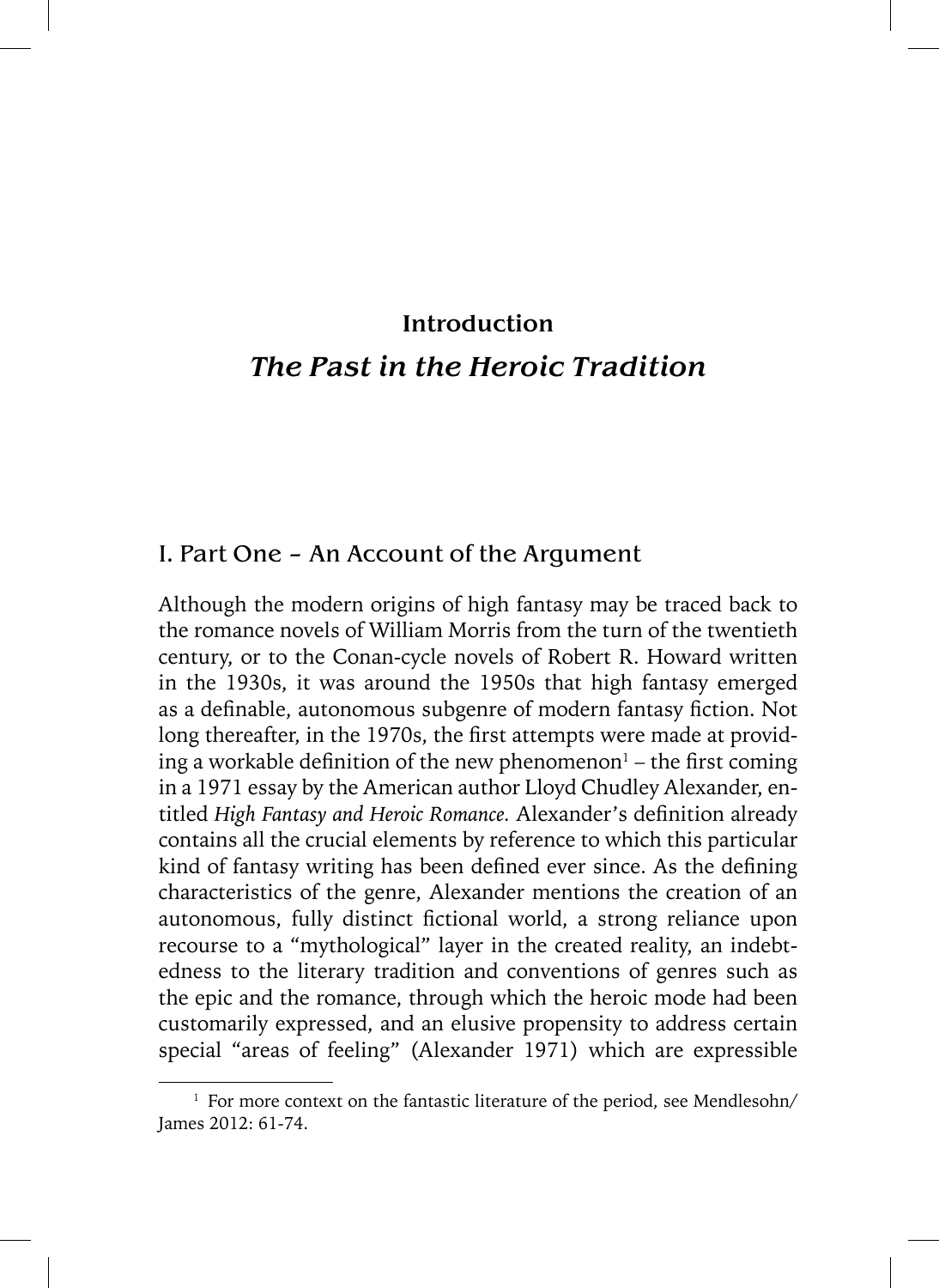in no other genre in quite the same way. Indeed, the reliance on the creation of a secondary world with a premodern, medievalised setting and imagery, as well as adherence to a number narrative patterns which emerge in the context of the epic and the romance, has resulted in the related term of "heroic fantasy" being also applied in the context of the most recognisable examples of high fantasy texts.<sup>2</sup> This is, no doubt, a simple consequence of the fact that high fantasy depends on the conventions and setting for the heroic literary tradition to achieve the "high" scope of aesthetic an ethical reference.

The clearly definable character of high fantasy is testimony to a uniform aesthetic and ideological outlook shared by the bulk of the authors whose work served to define the normative and stylistic boundaries of the genre, and by the expectations of the audience who chose to grant their attention to this newly emergent literary tradition. It may be said that at the origins of the genre lay an impulse to distance oneself from the confines of the nineteenth century aesthetics of formal realism, which may have elevated the newly refined genre of the novel to the rank of the major form of literary expression, capable of handling the fine detail of the individual psychology and the sophisticated context of social interaction, but which also rid itself of the apparatus to address the higher, more spiritual aspects which contribute to the fullness of human existential experience. Thus it appears that what lies behind Alexander's reference to the unique "areas of feeling" is an echo of the Tolkienian notions of Recovery, Escape and Consolation, which denote the destined aims of literary composition in the fantastic mode designed to terminate in the spiritually uplifting sensation of the *Eucatastrophe.* 

Thus, avoiding the avowedly narrowed scope of the formal realist fiction on the one hand, and the chaos and decadence of modernism and postmodernism, on the other, high fantasy has always drawn both inspiration and formal instruction from the genres through which profound existential topics were once expressed. By drawing

<sup>2</sup> Shippey uses the term in reference to Tolkien in his *J. R. R. Tolkien: Author of the Century* (Shippey 2001: 320), while the nature of the term's relation to the genres of the epic and the romance is further explored in Honegger 2010: 61-69, who also uses the term "heroic fantasy" throughout in relation to Tolkien's work.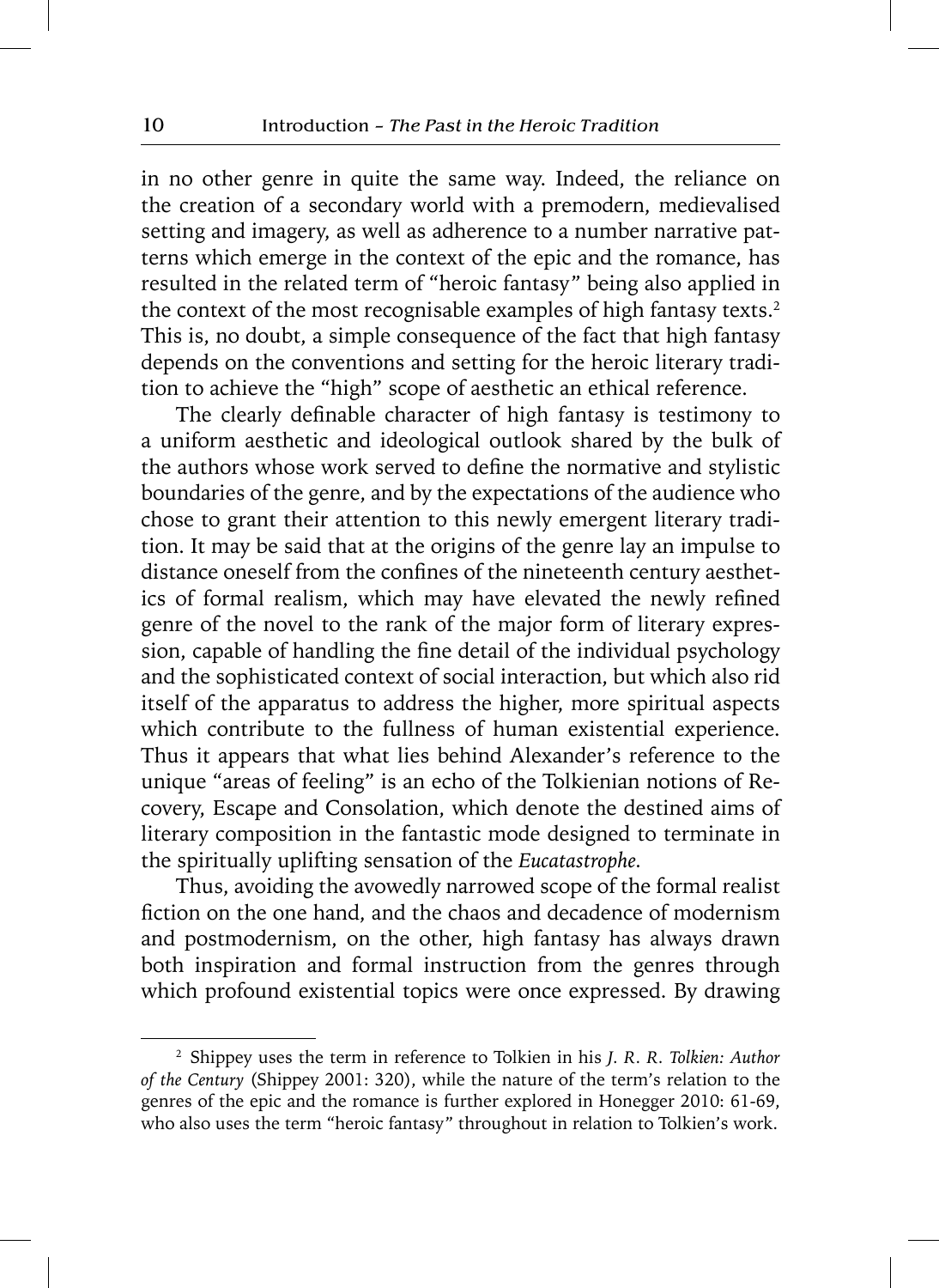upon the literary legacy of the epic and the romance, high fantasy became shaped and defined by its contact with the literary and cultural heritage of the European Middle Ages, which is in itself a reflection and consequence of the fact that it is through contact with the medieval culture that the most intimate and immediate relation may be achieved, in the modern-day environment, with the heroic literary tradition. Whether in the context of a warm appreciation, as is the case for J. R. R. Tolkien, or C. S. Lewis, or a subversive appropriation, as, for instance, the case would be for Poul Anderson, the medieval context has become one of the most vital cornerstones of literary composition within the genre of heroic fantasy because it is through this historical context that the heroic literary tradition makes the most direct contact with modern European culture.

Furthermore, the way in which this context finds its way into the literary texture of modern high fantasy and is manifested therein is by no means limited to the conscious use of medieval epic or courtly romance conventions, or the recreation of a medievalised, pre-modern setting for the fictional secondary world, where the main action of a narrative takes place. What a more profound, organic contact with the culture of the Middle Ages will entail, in the case of the literary works of the most outstanding merit, is a creative dialogue with the fine detail of medieval aesthetic decorum and some of the most fundamental aspects of the human cognition and psychology, which defined the specificity of the medieval period against the context of the antecedent and the subsequent periods in the complex cultural history of human civilisations.

Consequently, one may say that the general perception of the nature and distinct quality of high fantasy has, for the most part, remained unchallenged and no major reformulation of the genetic characteristics of this type of fantasy has ever been necessary. Thus, while the terms "heroic", "high" or "epic" fantasy have all been used by various scholars over the last four decades to denote the genre in question, they have been, for the most part, interchanged in reflection of which aspect of the genre a particular analysis was most directly concerned with. Typically, the genre has been called "epic", or 'heroic fantasy" when the aspect of the medieval heritage is perceived as the most crucial, while the term "high fantasy" seems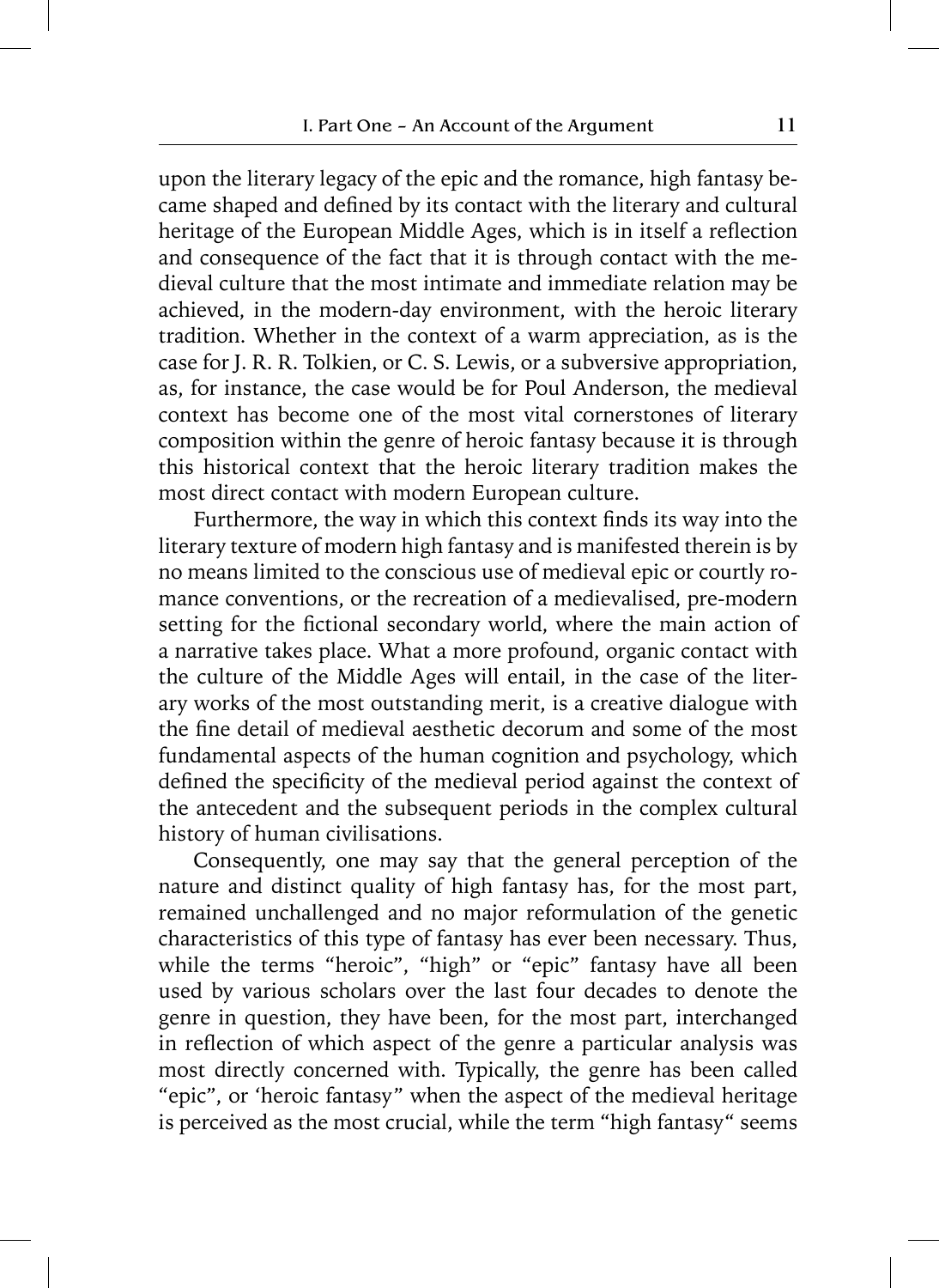to invariably bring to the fore the genre's customary reliance on the fully immersive secondary-world setting.<sup>3</sup>

As such, heroic fantasy functions in the contemporary critical perception, as well as commercial market context, as a distinct, recognisable genre of fantasy fiction, alongside the related genres of comic fantasy, urban fantasy, dark fantasy, and historical fantasy. Also, some critics have sought to draw a more systemic parallel between the concept of "high fantasy" and the inevitable terminological equivalent of "low fantasy" (i.e. Wolf 1986: 67). The narratives included within this definition would typically feature an intrusion of fantastic elements upon a realistic setting, which would correspond to, or mirror, the primary reality. As such, low fantasy would not make use of the concept of the secondary world and it would also be based on an implicit assumption that the fantastic elements are essentially marked as a negative, corrupting influence on the primary reality. If so defined, low fantasy narratives would indeed constitute the polar opposite of the philosophy implicit in high fantasy fiction, which seems to have never fundamentally departed from the Tolkienian idea of the ennobling potential of fantastic imagery.

Thus, subsequent generations of critics honed Alexander's definition by further refining its constituent elements. Thus, for instance, much valuable normative work has since been conducted on the nature and character of the secondary world. It could in fact be argued that it was the birth of the classic Tolkienian heroic fantasy that redirected the focus of the critical perception from seeing fantasy as a subordinate mode of expression in contemporary realist prose (as it was effectively treated by the likes of Tzvetan Todorov or Rosemary Jackson<sup>4</sup>) to treating it as an autonomous literary genre with a distinct tradition, poetics and aesthetic philosophy.

<sup>3</sup> Compare the use of the terms by Wolfe (2012: 19), Kaveney (2012: 216), or Butler (2012: 118). See also the respective entries in Gary K. Wolfe's *Critical Terms for Science Fiction and Fantasy* (Wolfe 1986: 31, 52).

<sup>&</sup>lt;sup>4</sup> Meaning, of course, specifically, Todorov's 1973 The Fantastic: A Structural *Approach to a Literary Genre* and Jackson's 1981 Fantasy: The Literature of Subversion. Compare here the diverging contemporaneous approach adopted in Lin Carter's 1973 *Imaginary Worlds* (passim.), or in the subchapter on Tolkien's *On Fairy Stories* in Colin N. Manlove's *Modern Fantasy: Five Studies* (1975: 158-170).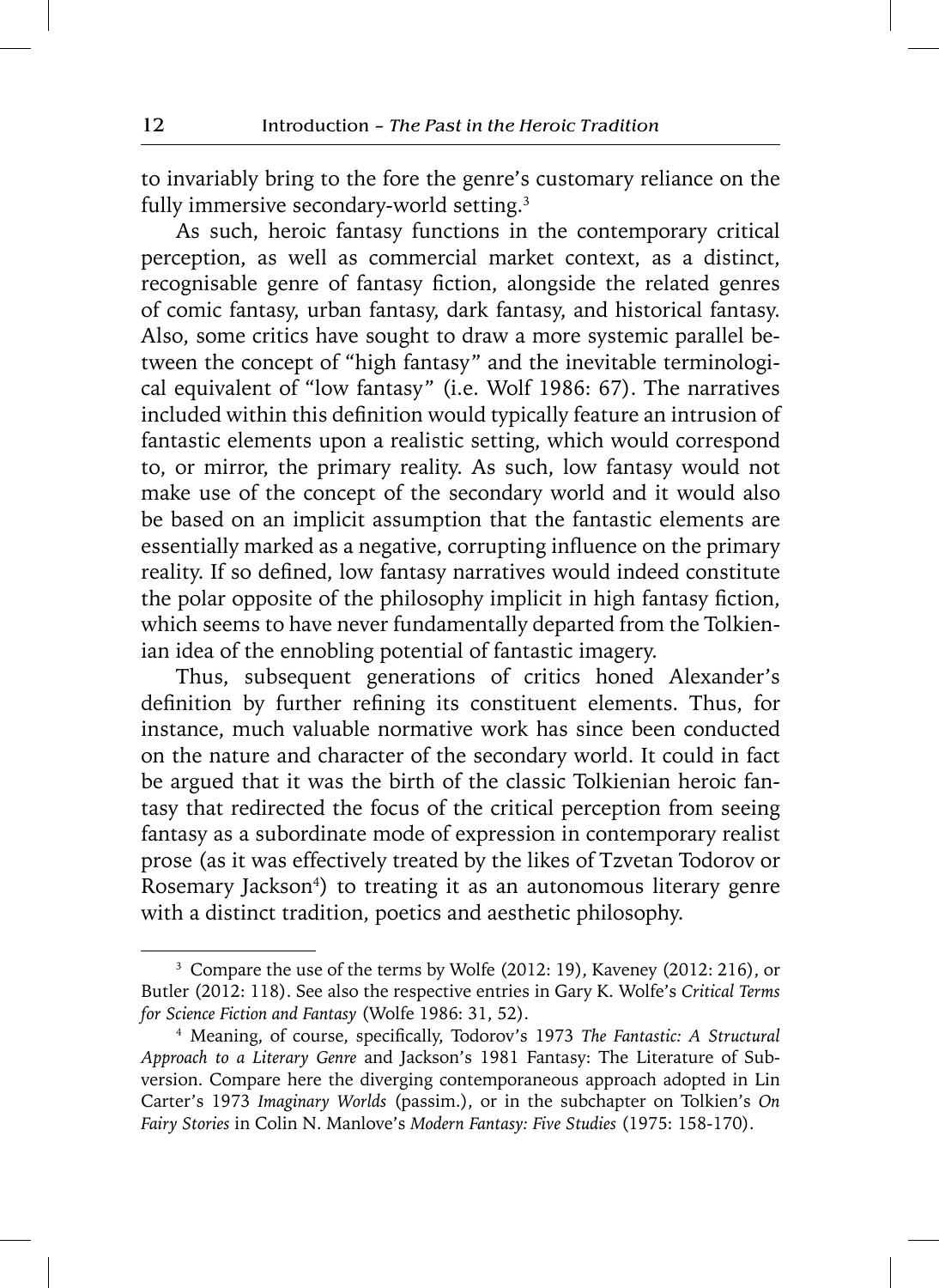Thus one finds an extended discussion of Tolkien's reformulation of the mythical patterns already in A. C. Petty's 1979 *One Ring to Bind Them All: Tolkien's Mythology*, while J. H. Timmerman in his 1983 *Other Worlds: The Fantasy Genre* provided an incisive discussion of the creative practice involved in designing the fantastic secondary world, followed by a discussion of the Tolkienian concept of the secondary world in the light of Tolkien's own work. Of similar character is E. Little's in-depth discussion of Tolkien's use of the secondary world models in his 1984 *The Fantasts* (Little 1984: 13-38). Next, Ann Swinfen, in her *Defence of Fantasy*, systematised the term "secondary world" against other forms of fantasy literature (1984: 75-99). Of the later critical statements on the topic one would surely need to mention C. Manlove's discussion of Tolkienian tradition of the secondary world fantasy in his 1999 *The Fantasy Literature of England* (Manlove 1999: 37-63) and F. Mendlesohn's 2007 publication *Rhetorics of Fan*tasy, which proposes a reformulated, four-category classification of fantasy, whereby the typical setting of the majority of high fantasy texts would come under the term "immersive fantasy" (2008: 59- 113), although the critic suggests that *The Lord of the Rings* should be treated as an example of *portal fantasy* (Mendlesohn 2008: 2).

Most recently, Mark J. P. Wolf's seminal work *Building Imaginary Worlds* seeks to redefine the traditional concepts of "subcreation" and secondary world in the context of the new imaginative possibilities offered by contemporary technological developments, which integrates traditional forms of textual creativity in the sphere of the new social media. Wolfe's discussion of the topic constitutes an attempt to introduce a normative categorisation of the creative autonomy of the fantasy world based on the fictional world's relation with the empirical consensual outlook on the primary reality (Wolf 2012: 20-51).

The most comprehensive joint scholarly effort at applying Wolf's outlook to the Tolkienian philosophy of the secondary world has undoubtedly been the 2019 volume *Sub-creating Arda* (ed. Fimi and Honegger) which seeks to extend the normative framework of Wolf's theory to tackle issues such as the creation of various aspects of the fictional space in the textual narrative, or such aspects like focalisation, or the role of the tradition of language and culture.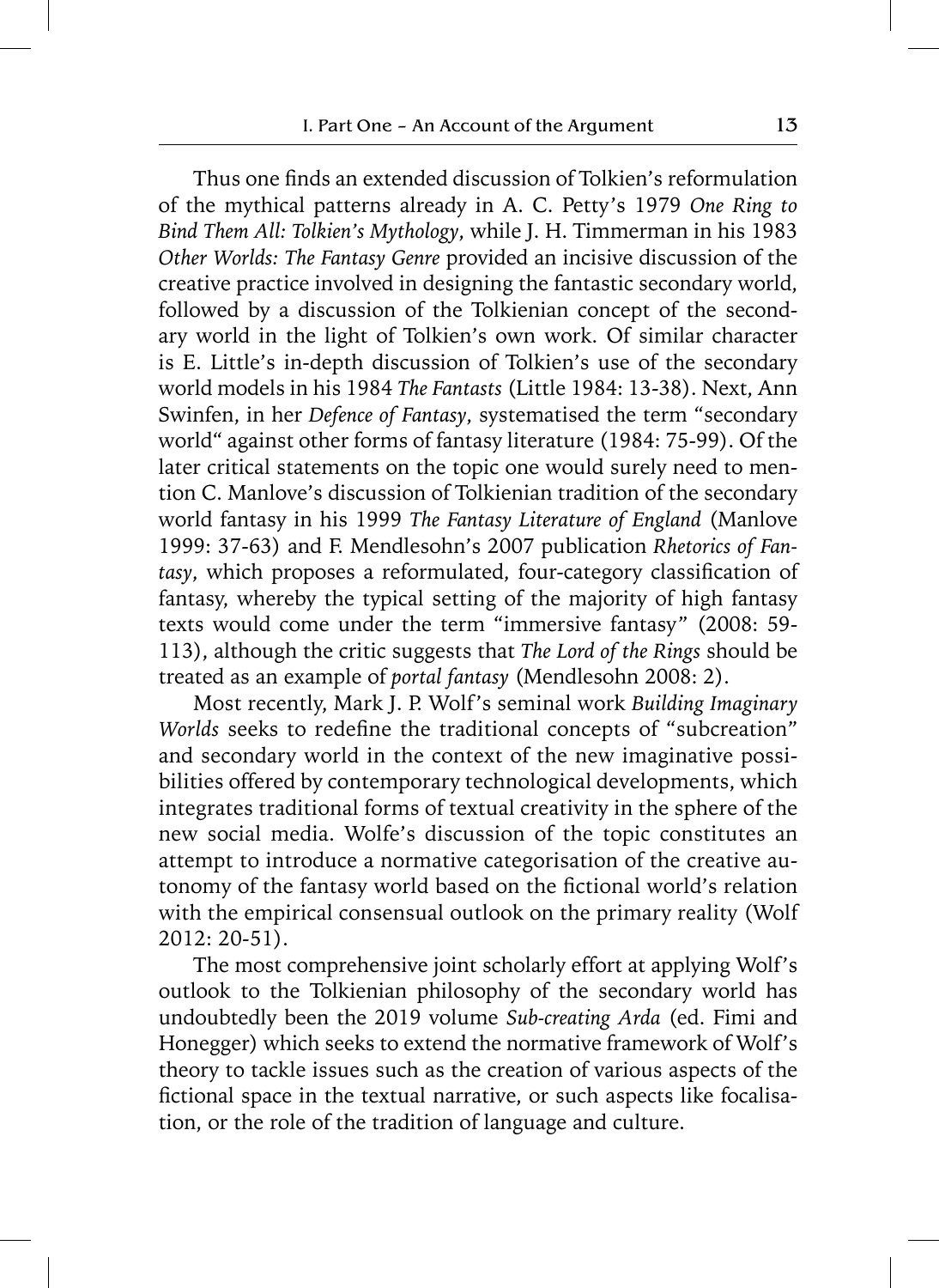Similarly, the question of the indebtedness of high fantasy to the heroic tradition has been the subject of much critical discussion in the course of the last four decades. The use of the heroic mode and the medieval literary tradition was already discussed in the earliest academic publications concerning the work of Tolkien. W. H. Auden explored the topic already in his 1962 essay *The Quest Hero*, and the issue was further referred to throughout the 1960s and 1970s criticism of Tolkien (see, for instance, Evans 1972: 58-90, Carter 1969: 96-133). Then, during the 1980s, the role of the heroic tradition in the work of Tolkien was the cornerstone of such seminal publications as T. Shippey's *The Road to Middle-earth.* 

Over the last three decades, the growing scholarly interest in the way in which Tolkien's work aspired to reconnect with the heritage of the heroic literary tradition has resulted in the publication of a number of outstanding studies on the topic. Among these, one need mention T. Shippey's 2001 *J. R. R. Tolkien: Author of the Century*, or his 2007 collection *Roots and Branches*, as well as J. Chance's 2001 *Tolkien's Art: A Mythology for England*, or the collections *Tolkien and the Invention of the Myth* (2004), R. Rorabeck's *Tolkien's Heroic Quest*  (2008)*,* M. Dickerson's *Following Gandalf: Epic Battles and Moral Victory in the Lord of the Rings* (2003), E. M. Stephen's *Hobbit to Hero: The Making of Tolkien's King* (2012)*,* M. Simonson's *The Lord of the Rings and the Western Narrative Tradition* (2008), V. Flieger's *Interrupted Music: The Making of Tolkien's Mythology* (2005) and *A Question of Time: J. R. R. Tolkien's Road to Faërie* (1997)*.* Other important works in this particular strand of Tolkienian studies are undoubtedly the ones which explore the specifically medieval dimension of the heroic tradition. Among these one may mention A. Amendt-Raduege's *"The Sweet and the Bitter": Death and Dying in J. R. R. Tolkien's The Lord of the Rings*, G. Clark and D. Timmons's collection *J. R. R. Tolkien and his Literary Resonances* (2000), and J. Chance's collection *Tolkien the Medievalist* (2003)*,* or S. D. Lee, Stuart and D. E. Solopova's *The Keys to Middle-earth: Discovering Medieval Literature Through the Fiction of J. R. R. Tolkien* (2005).

It is becoming apparent that the main achievement of the understandably much more recent and still relatively modest critical tradition of studies concerned with the work of George R. R. Martin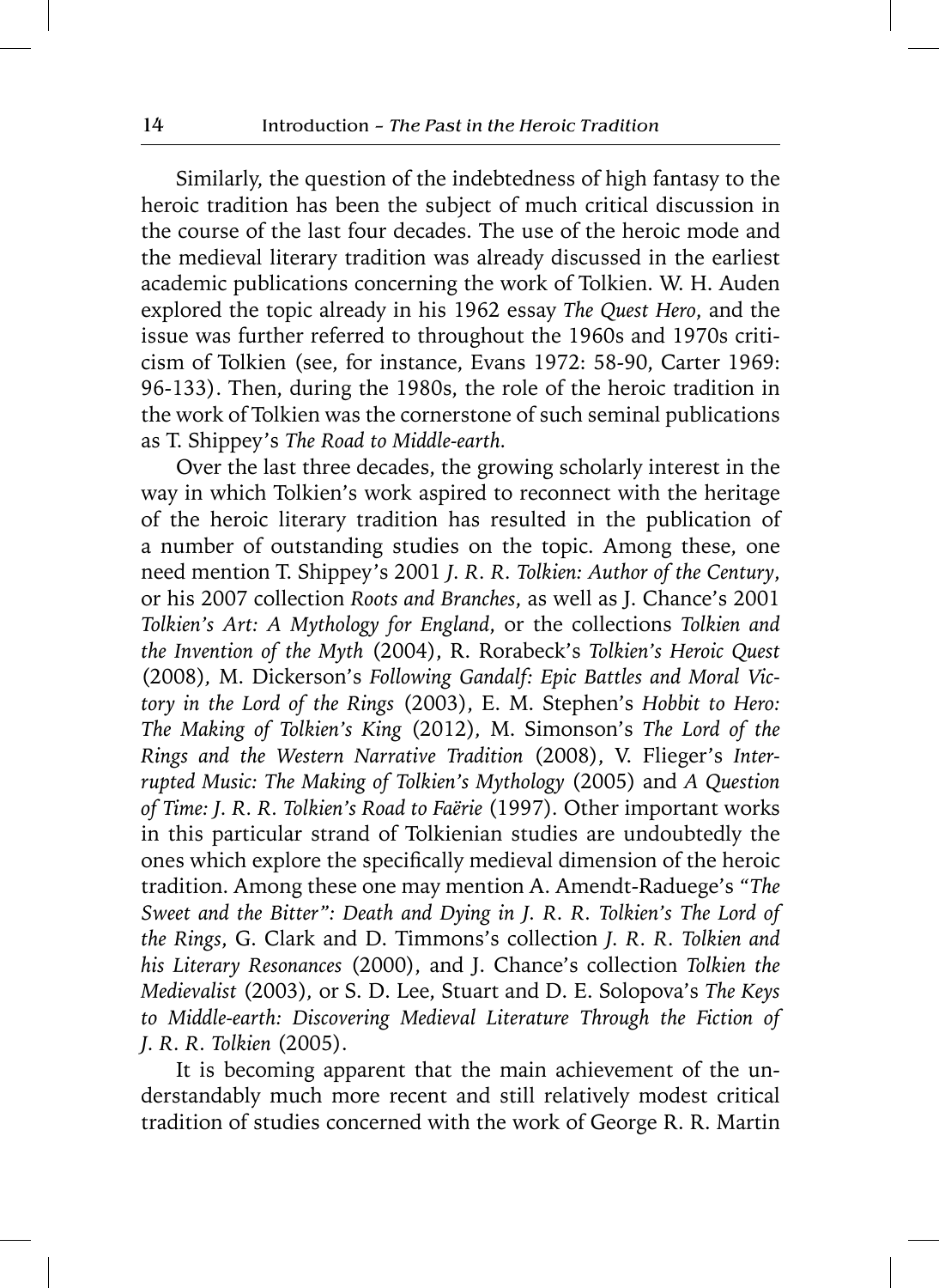has already been successful in laying foundations for the author's recognition as a major contributor to the modern high fantasy tradition. In the wake of the critical analysis of many key aspects of George R. R. Martin's artistic vision, the recognition of the complexity and scope of the author's work in the genre of high fantasy, as well as his ability to develop a serious dialogue with literary legacy of the medieval heroic tradition is gradually, but steadily, becoming more universal. Of the critical works concerned with the work of George R. R. Martin, the most relevant are C. Larrington's *Winter is Coming: The Medieval World of Game of Thrones* (2016)*,* C. P. Jamison's *Chivalry in Westeros: The Knightly Code of A Song of Ice and Fire* (2018) and S. Carroll's *Medievalism in A Song of Ice and Fire and Game of Thrones* (2018)*.*

The present volume aims to make a modest contribution to this critical tradition. It deals with the work of the two arguably most significant of modern fantasy authors, whose achievement has been to create a complex body of associated texts which collectively develop a literary vision of an autonomous, immersive secondary world where the conventions of modern fantasy fiction are employed in a dialogue with the heroic literary tradition. The specific tradition which constitutes the most direct focus of the analysis here is the culture of the High Middle Ages, as reflected in the literary tradition of the Middle-English romance and epic literature.

While the scope and textual complexity of the respective fictional world are essentially compatible, the divergent cultural background and differing attitudes of J.R. R. Tolkien and George R. R. Martin result in contrastive approaches the two authors take towards various aspects of the medieval tradition in creating their respective literary visions.

The general idea for this volume, therefore, is to present a comprehensive assessment of a continuum of aspects of the medieval literary and cultural legacy in the context of which the work of the two authors relates to the medieval heritage immanent in the genre of heroic fantasy. The aim for the volume is to explore facets of the medieval heritage which either have hitherto not been tackled in criticism, or which may benefit from contact with methodologies and approaches that are either newly developed, or have not previously been invoked in discussions of the topic in question.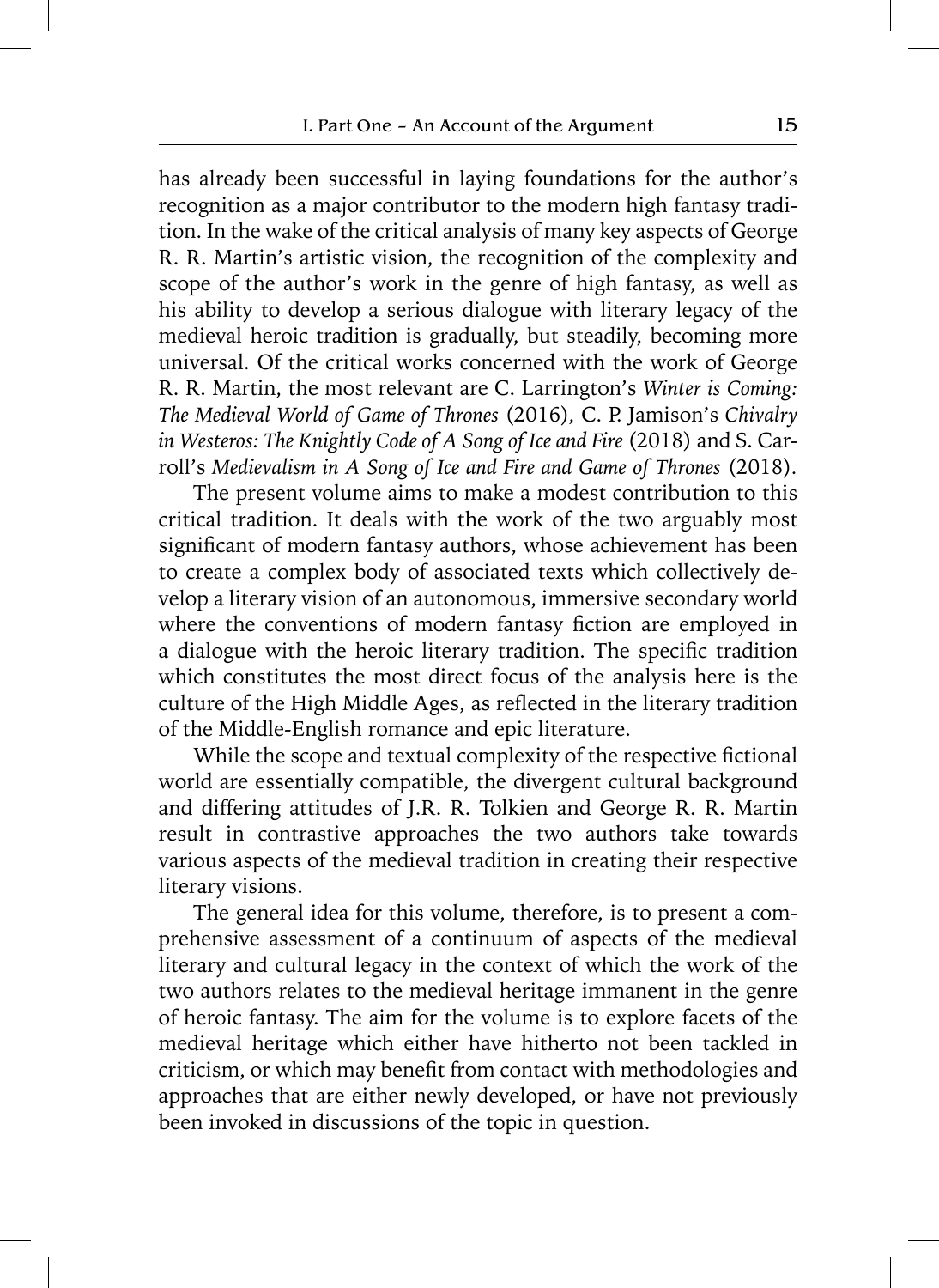This general design is meant to reflect a certain underlying philosophy regarding high fantasy's relationship with the medieval tradition which is adopted throughout, and which is inspired by Egbert J. Bakker's conception of the "epic remembering". In his study of the ways in which the process of remembering and active recollection is manifested in the Homeric epics, Bakker writes about memory being "medially and therefore historically contingent" (Bakker 2008: 65). He further defines the mode by which memory functions in oral, heroic societies as "the collective mentality of a society that places fundamental authority in a remote past and considers […] the records of the achievements of the ancestors that is codified in the epic tradition, to be the model for excellence in the present. In such a mentality, epic is traditional because it has to remember, evoke, a part that is different from the audience's present-day world" (Bakker 2008: 66). Within this context Bakker proceeds to define the act of remembering within the heroic textual tradition as an intuitive, quasi-ritualistic act of re-enactment, an "activation of memory" which "is not just physical, [...] but also mental or spiritual [...]" (Bakker 2008: 71). The epic remembering is thus a present state of active recollection of the past in a currently performed activity. The present volume aims to perceive the secondary-world creation in modern high fantasy as an act of remembering and active recalling of the past literary and cultural tradition in a way which is parallel to the conception discussed by Bakker. Within this understanding, modern fantasy texts constitute acts of reliving the tradition of the past in the process of the successive unveiling of the narrative action. Consequently, the relationship of the modern texts with their medieval antecedents is activated not solely through acts of direct, conscious and deliberate influence realised in the form of intertextual, or metatextual correspondences or references, but it also incorporates relations created by the cultural and literary tradition being remodelled or channelled into new forms, in the process of the juxtaposition of the different cultural backgrounds, literary traditions or mental and cognitive habits of the epochs and civilisations separated in diachronic and synchronic sense. Just like the medieval civilisation found its own unique reformulation of the heroic tradition, which reflected the specific cultural context of the epoch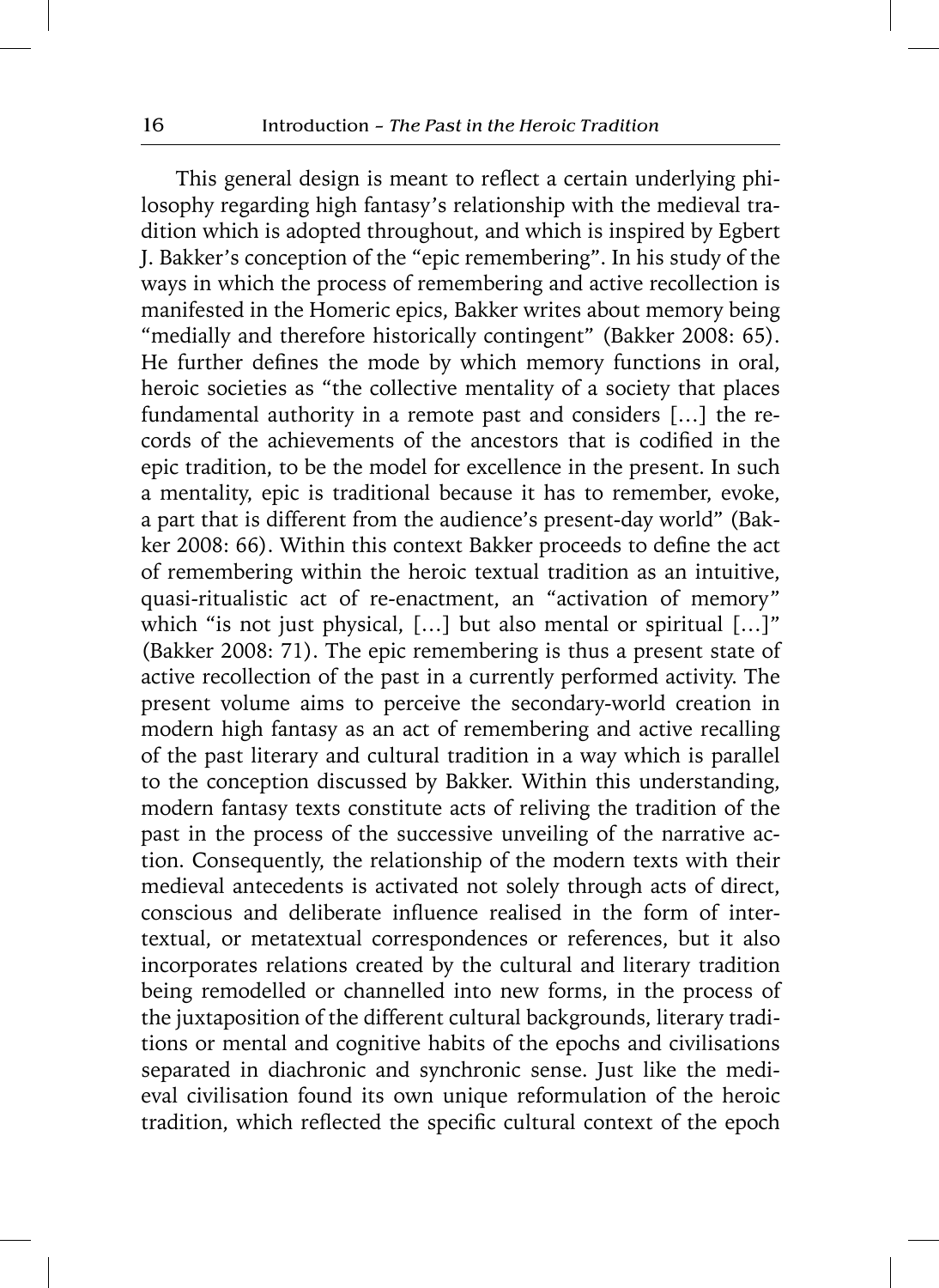where the modes of cultural interaction typical of the oral and the literate society remain in a dynamic process of constant interaction throughout the period, so modern high fantasy is constantly, though sometimes inadvertently, engaged in a cultural process whereby the cultural heritage of the past is redefined and reformulated in the dynamic context of the present. The aim of the present argument is thus to discuss a number of different aspects where one may trace forms of relationship between the medieval cultural traditions and modern high fantasy fiction.

Therefore, the focus of the analysis moves progressively through various layers of literary composition. It starts with a discussion of the overtly intertextual references to the medieval literary tradition. Hence, although the consecutive chapters are united in their concern with the hierarchy of aspects in which the medieval tradition asserts itself in the work of the two fantasy authors, they are also designed as a sequence of largely autonomous, methodologically distinct studies, reflecting the variety of areas which offer themselves for discussion in the context of these two complex secondary worlds.

First, as a sort of overture, or prelude, to the subsequent analysis, within this introductory chapter we will briefly examine the continuity of tradition between the medieval literary texts belonging to the heroic tradition and the work of Tolkien and Martin, based on the example of one particular motif. Namely, this is the motif whereby, during a pause in the sequence of the events of the plot, the protagonists take a backward reflective look to re-establish and re-evaluate their mental connection to momentous deeds, events and personages, whose impact upon the textual present determined the characters' perception of the significance of the past.

The aim of this initial section is to stress how close and continuous the link is between the medieval narrative tradition of heroic literature and the work of Tolkien and Martin, and how important the medieval heritage is in terms of determining the narrative style and decisively influencing the characters and nature of the secondary worlds created by the two respective authors.

Subsequently, in the first fully analytical chapter (Chapter I), an attempt is made to extend the argument by presenting an account of the way in which Tolkien and Martin seek to recreate, within their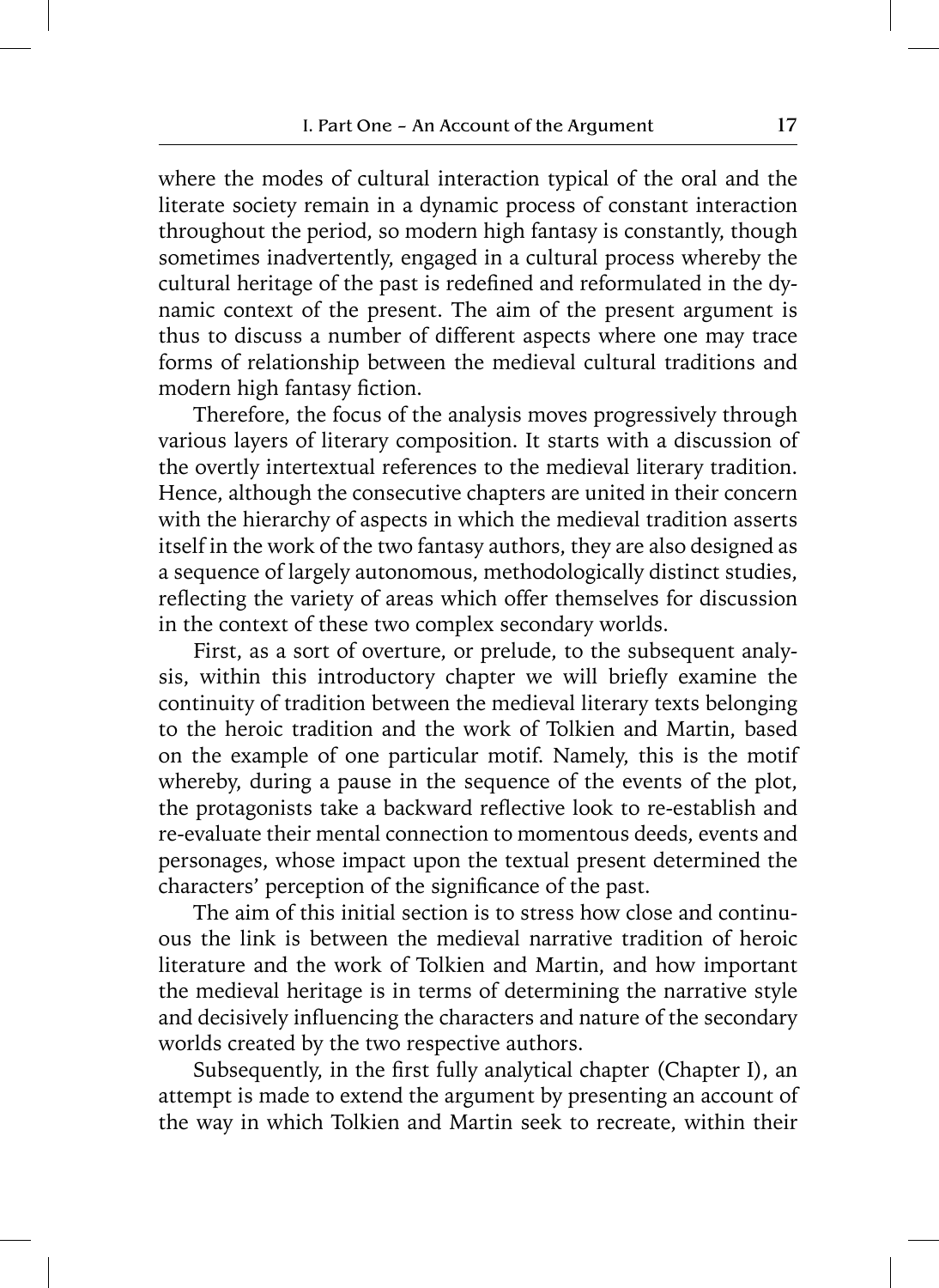respective secondary worlds, the mythical layer of cultural reference which plays such a decisive part in the heroic literary tradition of the epic and the romance. Chapter I takes a more systemic look at the way in which the heroic legacy of a particular culture is resident in the body of myths which preserve the consciousness of the past and is reflected in its literary tradition. It further examines how the medieval understanding of the concept of myth is reflected and transformed in the fiction of Tolkien and Martin. After an overview of the way myth functions in the partly oral environment of medieval culture, there follows an in-depth discussion of one corresponding myth in the work of the two respective authors. Specifically, we examine in detail the role and character of two closely compatible heroic myths functioning within the two respective secondary worlds: the myth of Elendil, the High King of Arnor and of Gondor and of Nymeria, Princess of the Roynar and the Queen of Dorne. The overall aim is to discuss the impact of the mythical layer upon the fictional reality of the narrative, in both the emic and etic dimensions, i.e. as an element determining the perception of fictional secondary world by the characters involved in the main progress of the narrative, and as an element conditioning the perception of the secondary world by the primary-world audience of the text.

In terms of the methodology adopted for the analysis, the aim is to make more extended and direct use of the analytical methods developed in the context of anthropological and socio-historical studies of oral, or partly oral, traditional cultures. Thus the argument seeks here to augment and reinforce the traditional Lord and Parry approach of oral-formulaic studies as practiced in the medieval context in the work by Mark Amodio (1994; 2004), M. Borroff (1962), and E. B. Vitz (Vitz 1999) with the anthropological approach developed in cultural socio-cultural studies by W. J. Ong (1995), Jan Assmann (2008; 2015), Aleida Assmann (2013), Paul Connerton (2006), and Eric A. Havelock (1986). A very vital part of the adopted methodology is here to establish a connection between this critical tradition and the scholarly work on the cultural context of the medieval approaches to textuality as developed in the work of R. Morse (Morse 1991), W. Ryding (1971) and M. Carruthers (1992). The methodology adopted throughout this volume thus seeks to incorporate the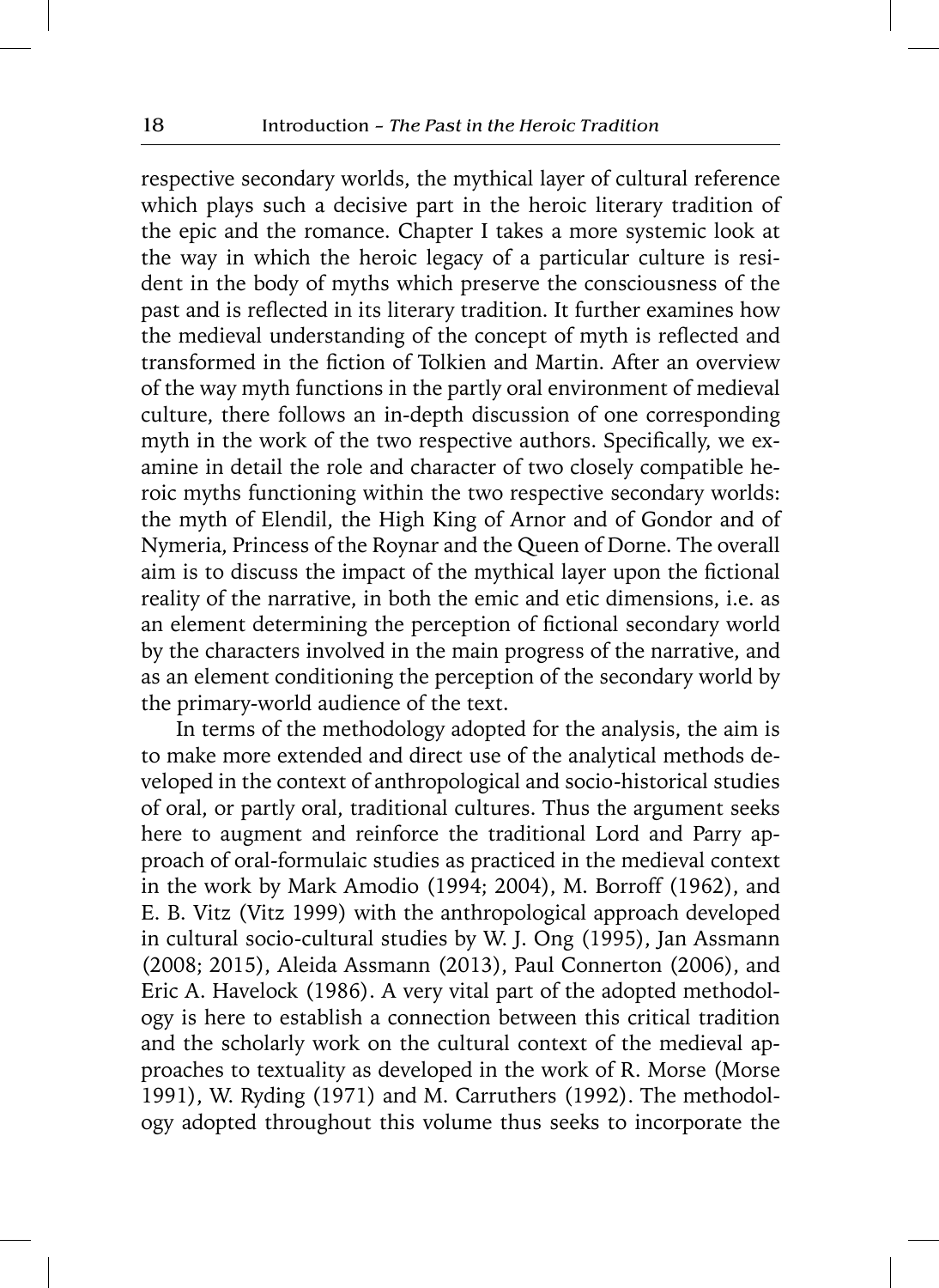traditional close-reading approach to textual analysis within the larger context of current forms of cultural studies. Importantly, the critical approach represented by Jan and Alida Assmann has not hitherto been applied to textual analysis within English-language literary criticism.

The second analytical chapter is concerned with the question of how the medieval literary tradition affects the way in which a modern fantasy text forms the key elements of the imagery and the setting of the fictional, secondary world. Chapter II takes the motif of the forest as an example and examines in detail its function in the Middle English literary tradition, before tracing the continuity of motifs and narrative perspectives concerning the presentation and function of the forest in the work of Tolkien and Martin.

The argument is here maintained in the critical tradition developed by the scholarly work concerned with the medieval context of the motif of the forest (e.g. C. Saunders 1993 and A. Classen 2015). No less important here is the critical legacy of studies concerned with the role of Nature in general, and specifically the forest, in the work of Tolkien. The argument is here immensely indebted to publications by M. Dickerson and J. Evans (2006), H. Conrad-O'Brian and G. Hynes (2013), V. Flieger (2000; 2003), L. Campbell (2011), and S. Jeffers (2014).

The aim of the argument is here to provide a comprehensive discussion of the role played by the motif of the forest in the two respective secondary worlds in the context of the most recent critical tendencies in ecocriticism. Consequently, the analysis introduces a methodological distinction between the following terms:

- "forest environment", which means the forest as an element of the spatial setting of the narrative,
- "forest habitat", which denotes the forest as an element of the fictional world perceived from the point of view of the characters of the narrative and interactive with them, and lastly
- "forest ecosystem", which refers to the forest as an autonomous agent in the narrative, which possesses individual identity and fulfils a role akin to that of other living entities, including characters belonging to typically "rational" species.

The aim is thus to perceive the forest not solely as an element of the setting (as has hitherto been most common), but as an organism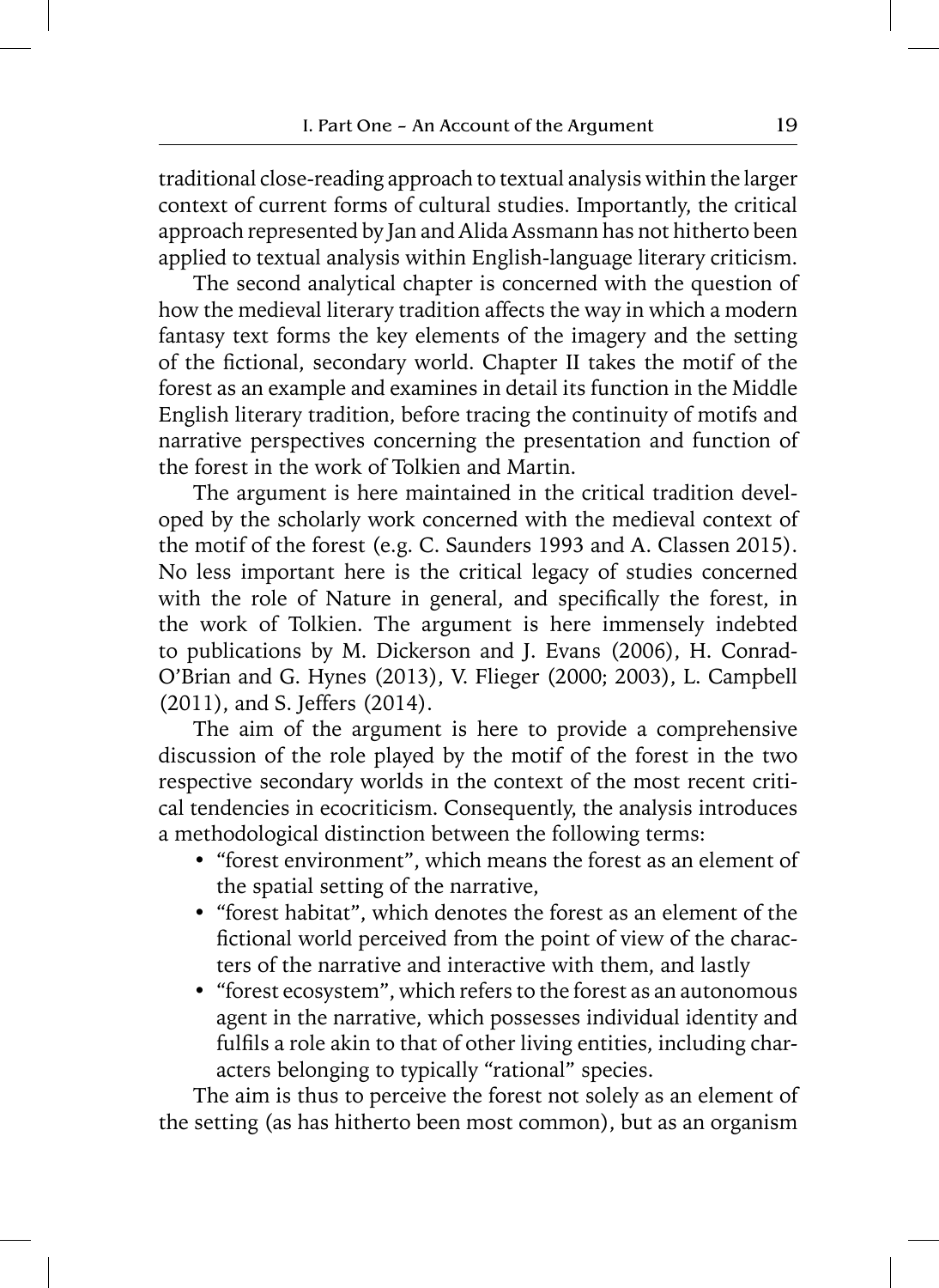with a distinct identity independently interacting with other characters of the narrative reality. The overriding concern of the argument at this point is to trace how the medieval literary tradition affected the conception of the forest in each of these three isolated aspects.

The third and final chapter is concerned with the medieval heritage on the cognitive level. The first section presents how medieval literary composition is determined by the specificity of the contemporaneous perception of the aural space (like, for instance, the function of sonic perspective in the creation of the fictional space) and how it affects both the lexical and the aesthetic aspect of literary composition. Then a detailed discussion of the same element of the work of Tolkien and Martin seeks to juxtapose them against the medieval literary context.

The methodology adopted in this chapter stems from the classic work on the issue of the cultural context of human space cognition by A. Guriewicz (1973), P. Zumthor (1993) and J. R. Martin (1977). Again, the approach represented by these scholars has not hitherto been applied in a wider sense in English-language critical studies. The aim is to renew critical interest in the ground-breaking work done by these scholars, which focuses on the issue of the medieval perception of space. The argument developed in Chapter III transposes the findings arrived at by this particular school of literary and cultural criticism onto the medieval aural perception, the concept of acoustic space and the function of the sonic perspective. Such a widening of the methodological approach opens up a completely new perspective in the study of a most vital element of medieval cognition. It allows us to reformulate our understanding of how the cultural and cognitive propensities of the medieval mind which relate to aural sensation affect the key aspect of literary composition within texts created during the period. Furthermore, it enables us to trace how the textual specificity of the medieval texts in this key aspect may have affected modern narratives which remain in intertextual, or metatextual, contact with the medieval tradition. Alternatively, it allows us to observe how the pre-modern setting of contemporary high fantasy work differs in character from the medieval models by virtue of being based on a divergent mode of the aural space perception.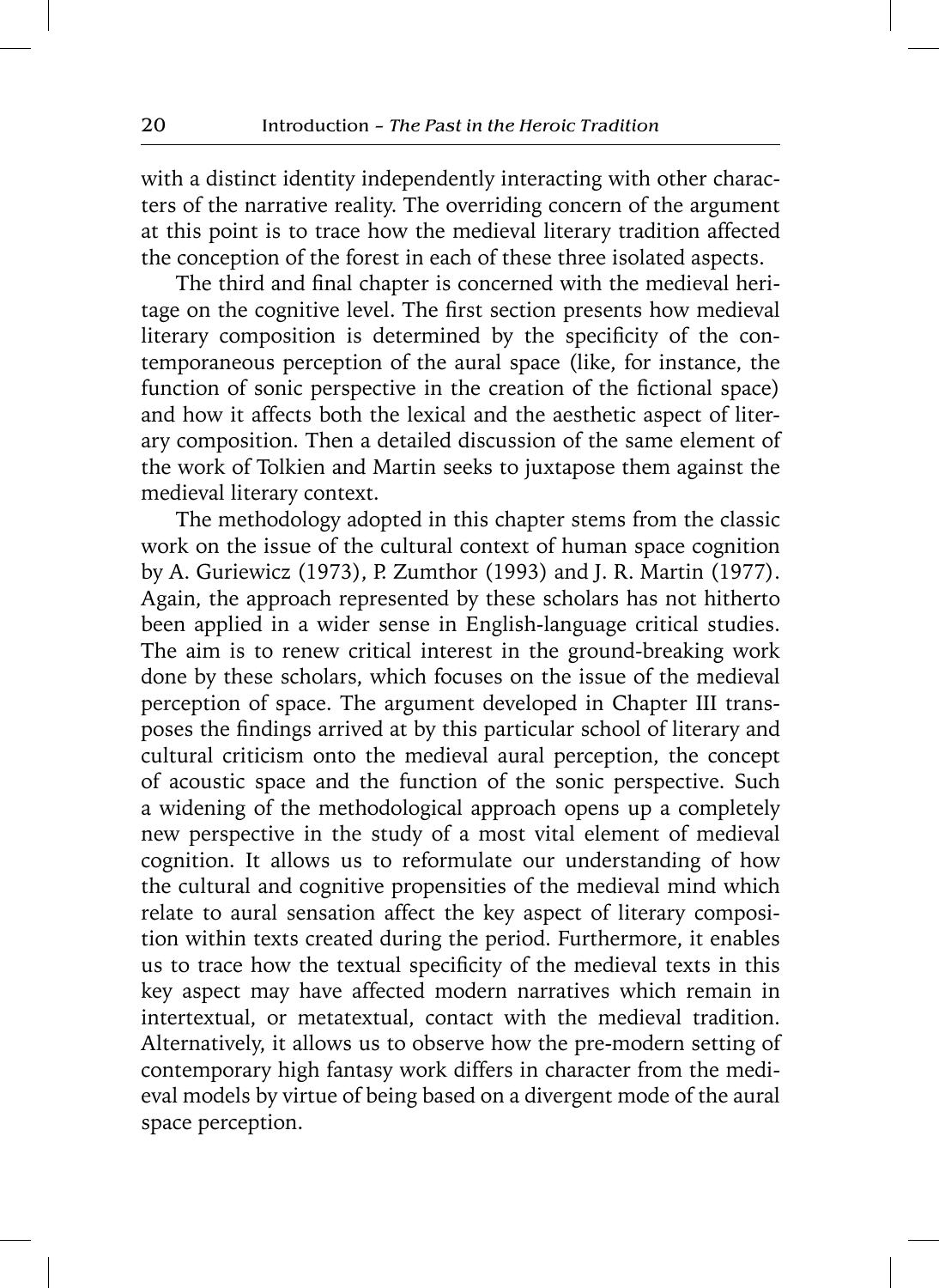The focus of Chapter III is thus concerned not with direct or indirect influences of any form, but with tracing out cultural analogues. Consequently, it seeks to analyse how literary texts created in the modern epoch, where the prevalent modes of cognition differ markedly from those obtaining in the medieval period, develop the aural space of narratives which function in the context of a medievalised setting modelled on the conventionalised setting of medieval narratives. Thus the context of the medieval tradition is here treated as providing an augmented analytical depth which opens up a new perspective on the character of this particular element of the artistic design and individual specificity of the secondary worlds of modern fantasy. Consequently, the aim of Chapter III is to introduce a new methodological dimension into the study of both medieval culture and the modern phenomena relating to medievalism.

All in all, the various stages of the argument conducted within the present volume aim to contribute to a comprehensive and flexible picture of the possible forms in which the medieval cultural and literary heritage may interact with modern literary texts belonging to a genre which remains indebted to that heritage and continues to function in reference to that context. The aim throughout the argument is to apply a flexible methodological apparatus in order to account for the distinctive nature of the medieval heritage as a vital aspect shedding new light on the work of authors whose output has shaped and defined the modern genre of high fantasy.

## Part TWO - The Backward Look

As a prelude to the discussion of the various forms of cultural continuity which link the particular aspects of literary composition by which the work of J. R. R. Tolkien and George R. R. Martin invokes the complex, interrelated layers of literary tradition to be found within the European medieval civilisation, we shall first make a few remarks about how the overt attitudes and understanding of the past functions within the texture of classic literary texts of the heroic tradition.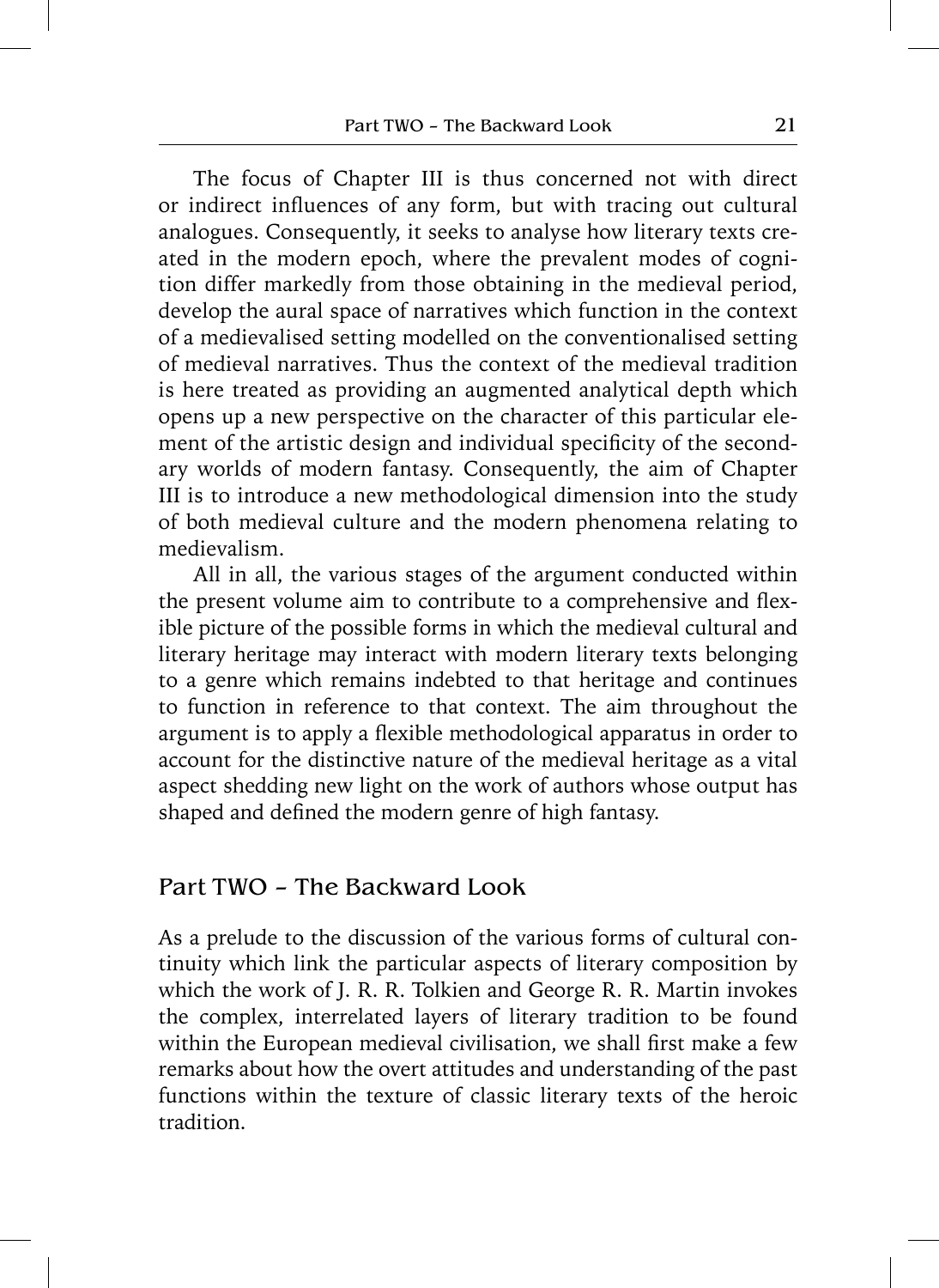Our journey effectively begins at the meeting point of the oral and literate worlds, in the verses of *Beowulf*. Here, as we witness some of that overwhelmingly intimate and ever-present sense of the legacy of the past which defined the ancient oral civilisations being gathered and framed in the historical finality of the written composition, we find the fulcrum against which our discussion of the sense of the past in the subsequent literate heroic traditions may be comfortably anchored. As Professor Tolkien himself observed in his study of the poem, the story we follow here functions at the crosscut between a legend steeped in the marvellous and the orally perpetuated history of the ancient households of the Teutonic peoples of Northern Europe around whom the communal sense of identity and the perception of cultural continuity had been developed (Tolkien 2014: 205–207).

It is thus a sense of the organic link with the legacy of the heroic past that takes the story of the young nephew of the king of the Geats, who sets out to confront a humanoid monster who nightly invades the royal mead hall of the neighbouring King Hrothgar, the story of an old king dying after a victorious confrontation with a dragon, which, recklessly awakened, prowls continually upon his subjects, and elevates it to embody the communal perception of heroic grandeur. This form of perception is abstracted out of, and validated, by the tribal society's experience of history. It is in this way that the story enters the epic register forged by generations of oral performers before its descent into the fixed locality of the manuscript.

Thus it is against the conceptual framework which the society has developed for the expression of the heroic, and which is enshrined in the catalogued reservoir of the formulae woven intricately through the fabric of the poem in systems of formulaic distribution, that the greatness of the epic hero is measured. It is in this context that each individual story is tested, as it is given expression by being cast into a pattern of formulaic phrases and themes.

Among these numerous themes which collectively facilitate the progress of the oral heroic narrative we will find one which takes advantage of the momentary suspension of the narrative to allow the characters upon whose shoulders the weight of the heroic action is bestowed to take a look back to measure their deeds against the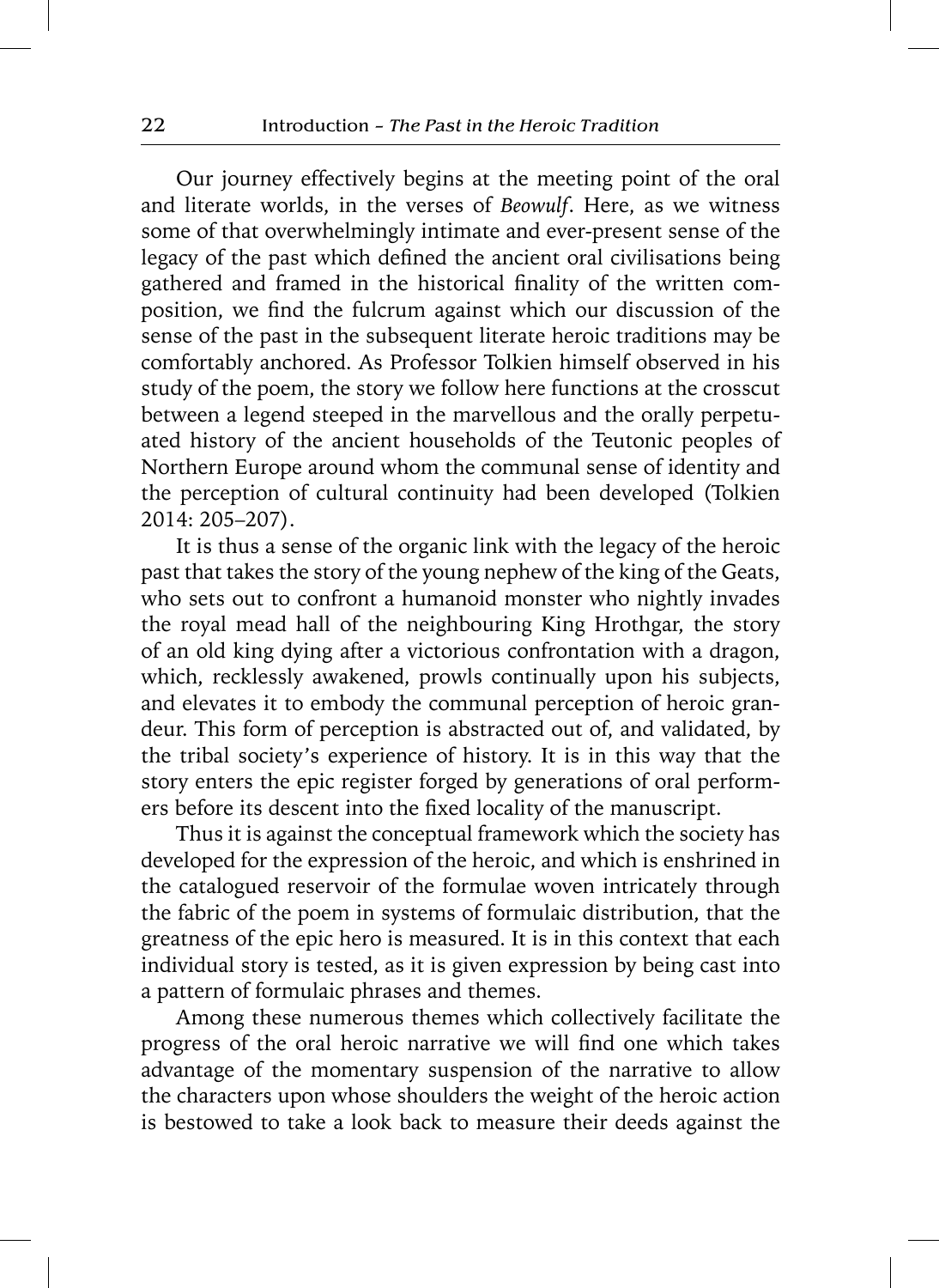achievements of their predecessors, now enshrined in oral memory of the communal legend.

In these rare moments of historical insight the heroic pathos becomes evoked from the narrative in the wake of an explicit confrontation between the immediate, dramatic exigencies of characters and their equivalents in the fortunes of the legendary heroes of the past, whose noble deeds have come to stand as a paragon of heroic achievement. In this way it is through the link with the past and with the communal history that the protagonists' identity is determined in a heroic text.

Thus, amid the robust merrymaking at the feast in King Hrothgar's hall called after young Beowulf's defeat of Grendel, the accomplished bard unveils before his audience the story of Sigemund – a heroic warrior known also from the Volsung saga<sup>5</sup>:

Hwílum heaþorófe hléapan léton on geflit faran fealwe méaras ðaér him foldwegas fægere þúhton cystum cúðe**.** Hwílum cyninges þegn guma gilphlæden gidda gemyndig sé ðe ealfela ealdgesegena worn gemunde word óþer fand sóðe gebunden**·** secg eft ongan síð Béowulfes snyttrum styrian ond on spéd wrecan spel geráde, wordum wrixlan**·** wélhwylc gecwæð þæt hé fram Sigemunde secgan hyrde ellendaédum: uncúþes fela Wælsinges gewin wíde síðas þára þe gumena bearn gearwe ne wiston faéhðe ond fyrena búton Fitela mid hine, þonne hé swulces hwæt secgan wolde éäm his nefan swá híe á waéron æt níða gehwám nýdgesteallan; (*Beowulf*, 864–898).

<sup>&</sup>lt;sup>5</sup> For a more extensive and in-depth context on the heroic dimension of Beowulf see the study by S. Gwara, to which the present study is greatly indebted, see Gwara 2008; 12- 34; 59-134; 311- 349.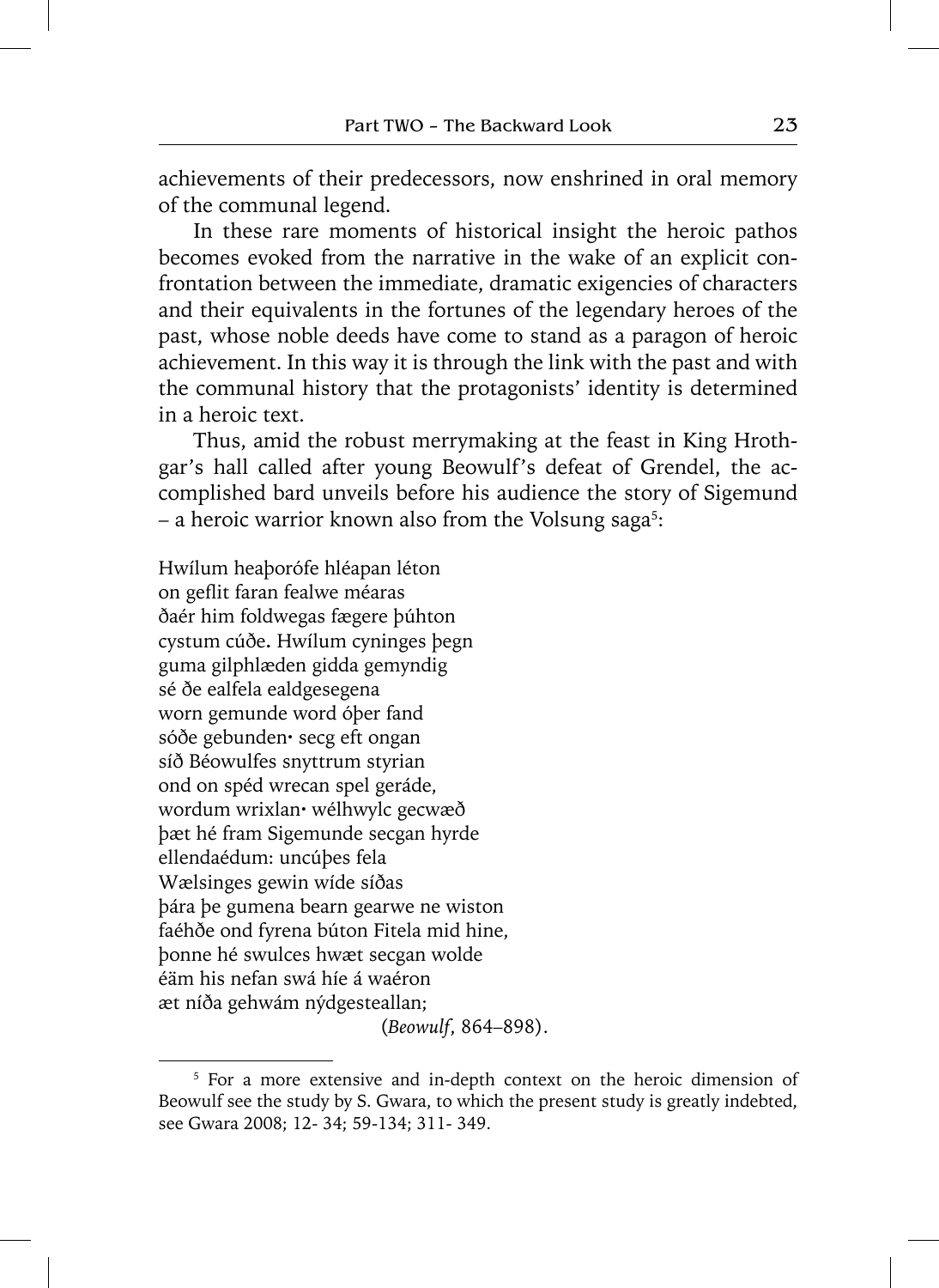The heroic tale of Sigemund's<sup>6</sup> defeat of the dragon is conjured up out of the reservoir of traditional stories for a number of reasons. Most immediately, of course, because it corresponds in terms of its narrative character and celebratory tone to the mood of the occasion. Yet because one event links here across history with another, each time when a suitable occasion arises for the recounting of the heroic deeds of the past, the present endeavour is measured against the standard of hardship and glory encoded in the heroic song.

Thus recalling the story of the son of Sigemund provides the ultimate proof of the noble quality of Beowulf's contest and victory, but also a challenge to his identity and a warning against succumbing to the weaknesses against which the heroes of the past had to contend. Hence it constitutes the ultimate compliment towards the guest, because to live up to the standard of the mythical past constitutes the ultimate praise that may be bestowed upon the hero of the present occasion. In this way the present heroic identity of the young nobleman is articulated through an echo of the past. In this way the mythical past is once again validated in its role as a paradigm of nobility and, by reaching out to the myth, the present cases of outstanding achievement may be elevated to the timelessness that is only reachable by abstracting the heroic quality out of the accumulated weight of the past.

Just as the present needs myth to provide a measure of greatness, so is myth paradoxically only able to preserve its timeless character through constant feedback from the present reality. As one justifies and rejuvenates the other, it is through this symbiotic relationship that the cultural continuity of the community is manifested and perpetuated. In this way, the consciousness of the past enhances the glory of the present achievement, but it also elevates the experience of suffering, failure, defeat and death out of the seemingly pointless squalor it may seem to represent in the narrow context of individual life. To relive the former glories of one's life and the lives of the great ones before us at the moment when the final tragedy seems to envelop and swallow up one's lifetime achievement offers a consolation

<sup>6</sup> The account provided here by the bard differs from the later versions of the story appearing in Old Norse mythology, where the killing of the dragon is attributed to Sigemund's son, Sigurd.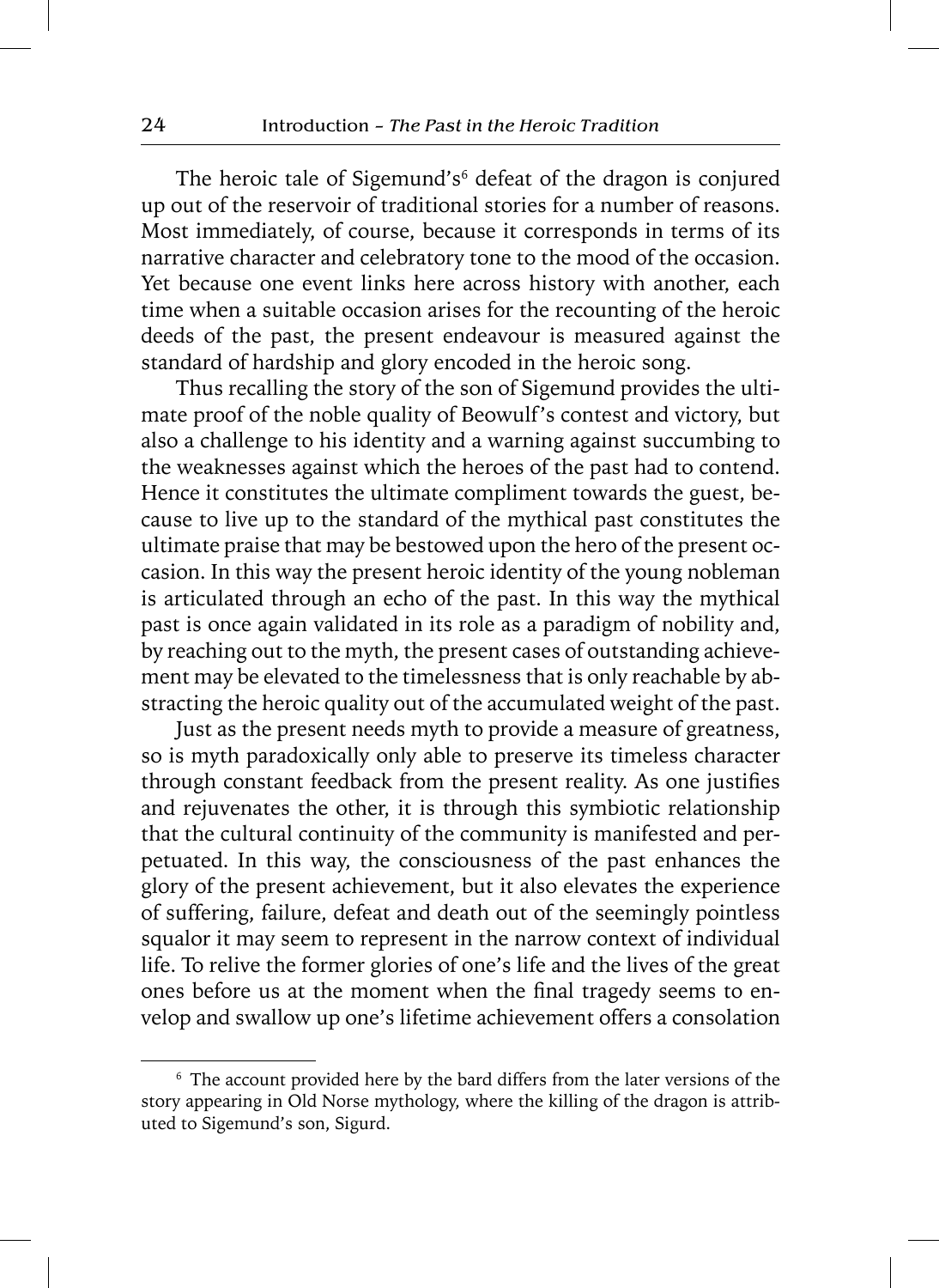which bestows a heroic quality on individual tragedy, as it too echoes against its precedents in the heroic past.

Consequently, in the final verses of *Beowulf*, when the old king of the Geats is dying of the wounds he received in the confrontation with the dragon, he recalls the times of his youth spent in the hall of King Hredel:

Fela ic on giogoðe guðræsa genæs, orleghwila; ic þæt eall gemon Ic wæs syfanwintre, þa mec sinca baldor, freawine folca æt minum fæder genam; heold mec ond hæfde Hreðel cyning, geaf me sinc ond symbel, sibbe gemunde; næs ic him to life laðra owihte, beorn in burgum, þonne his bearna hwylc, Herebeald ond Hæðcyn oððe Hygelac min. Wæs þam yldestan ungedefelice mæges dædum morþorbed stred, syððan hyne Hæðcyn of hornbogan, his freawine flane geswencte, miste mercelses ond his mæg ofscet, broðor oðerne blodigan gare. Þæt wæs feohleas gefeoht, fyrenum gesyngad, hreðre hygemeðe; sceolde hwæðre swa þeah æðeling unwrecen ealdres linnan. Beowulf, 2426–2443.

Here the personal memory becomes sucked in and swallowed up into the great treasure hoard of heroic stories to which the story of Beowulf will now be added and through which its longevity and continued significance will be henceforth ensured. The fact that the young Beowulf learned the art of military strategist, loyal vassal and feudal leader from the personal example of renowned kings such as Hredel or Hygelak positions his life in the continuity of heroic endeavour which stretches way back to the foundations of the communal identity and the feudal social order.

Another vital element which will become ever more important as, moving in time towards the High Middle Ages, we see the exigencies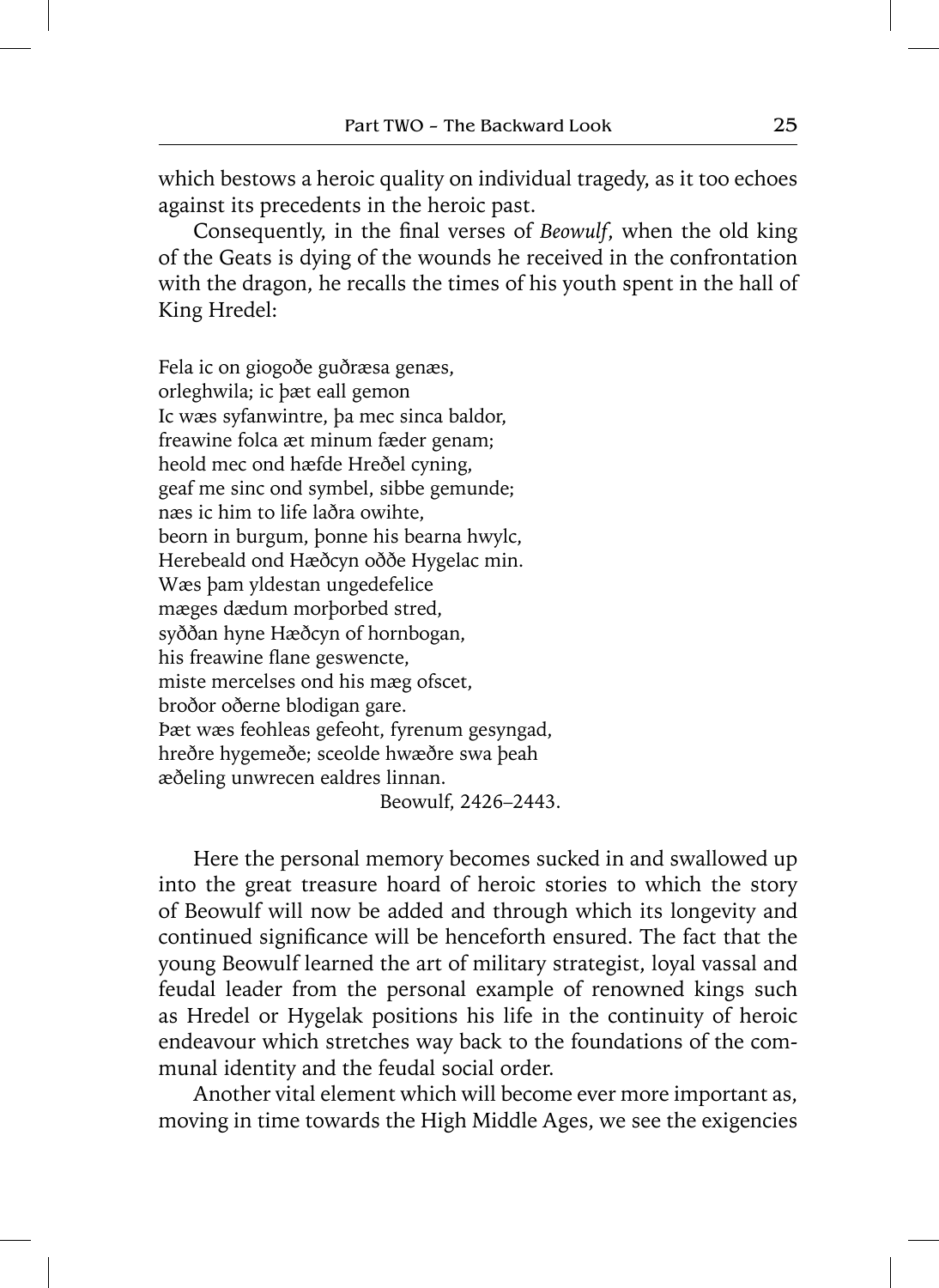of the individual life beginning to function less in the context of the "wyrd" and becoming more the domain of Divine Providence, is the tropological function of the example of the past. As the eschatological glory of the ultimate felicitous climax of history at the end of time emerges to balance the mythical aura of the grandeur of the past, so the struggles of personal life will be henceforth perceived and justified as individual contributions to the universal ethical struggle which constitutes the cornerstone of the Christian vision of history. Yet, although the Christian perspective may frequently provide the overruling justification and impetus behind the individual heroics, the ancient practice of seeking a defining context for the examples of personal achievement and personal tragedy in the precedents of the past never truly loses its significance in any major literary text whereby the tradition of heroic literature is carried on during the high medieval period.

Such is the case in the arguably most heroic of all Middle English literary texts – the alliterative *Morte Arthure*. *7* As this poem is in a defining way indebted to the formulaic tradition of oral poetics through which the heroic literary tradition had once found its first classic articulation, it will come as no particular surprise that the elegiac theme finds its expression in the poem in a familiar sounding scene where a doomed, aging monarch confronts his legacy against the greatness of the past as the poem's underlying context emerges to explicitly confront its protagonist. Thus, when King Arthur undertakes his final, desperate sea voyage as he struggles against time to return to England to face the rebellion of Mordred – his royal nephew and designated caretaker of the feudal administration – he experiences in his sleep an allegorical vision where the universal history blends with a premonition of his own imminent defeat and death.

The vision is ushered in through a description of a hostile wilderness from which the dreamer flees into a landscape reminiscent of the contemporaneous courtly dream allegories, with images replete with natural fertility and the soothing tranquillity of a cultivated natural enclosure. Into this setting descends the goddess of Fortune

<sup>7</sup> On the epic tradition in the alliterative *Morte Arthure* see Rondolone 1994; 207-240; Hartwood 1994: 241-287: Davenport 2004: 210-237.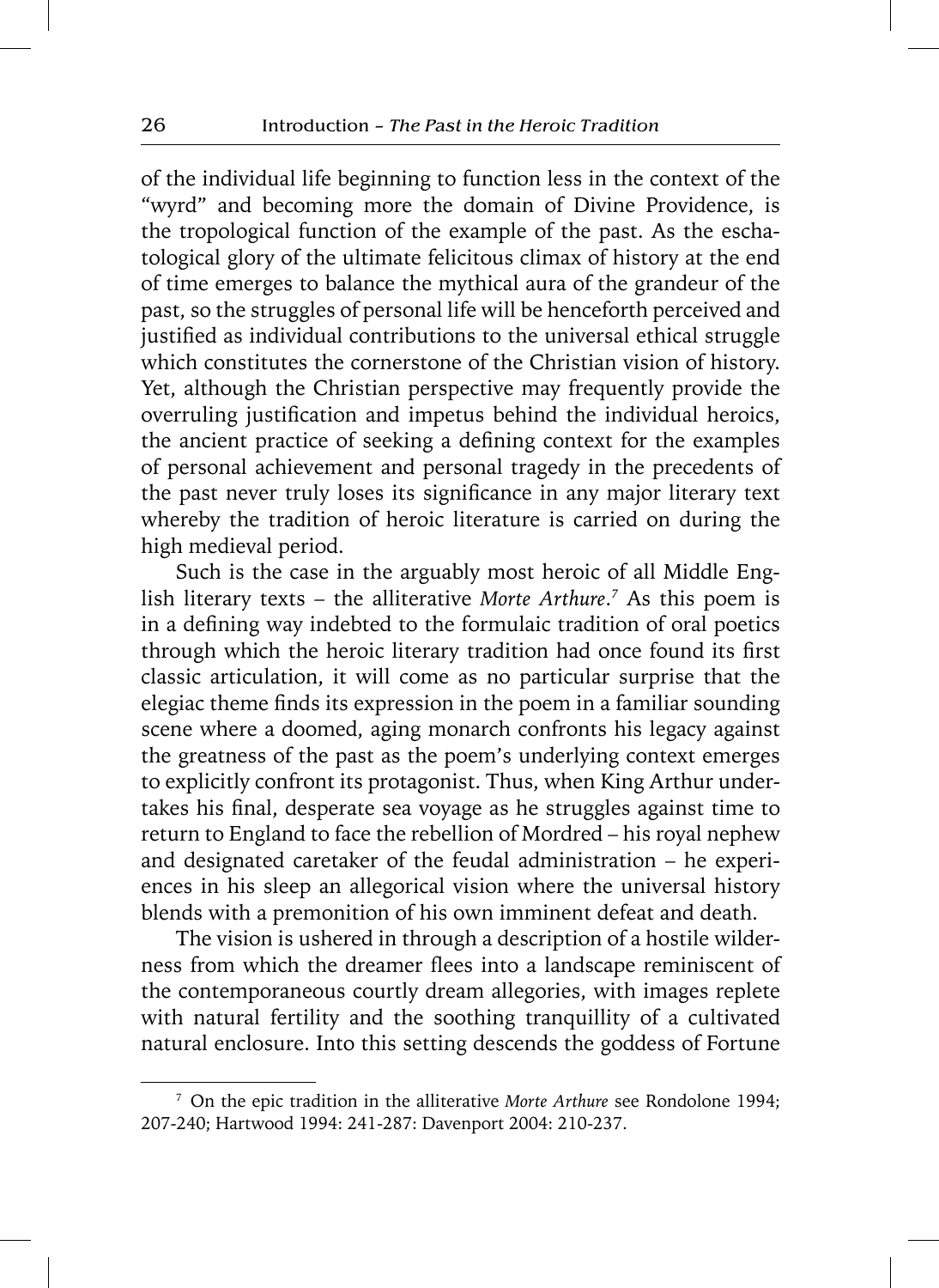– the standard high medieval allegorical embodiment of the inherent instability of earthly existence – equipped with the indispensable Wheel:

About sho whirled a wheel with her white handes, Overwhelm all quaintly the wheel, as sho sholde; The rowel was red gold with real stones, Railed with riches and rubies ynow; The spekes was splented all with speltes of silver, The space of a spere-lenghe springand full fair; There-on was a chair of chalk-white silver And checkered with charbocle changing of hewes Upon the compass there cleved kinges on row, With crowns of clere gold that cracked in sonder; Six was of that settle full sodenlich fallen, Ilk a segge by himself and said these wordes: 'That ever I regned on this roo me rewes it ever! Was never roy so rich that regned in erthe! When I rode in my rout rought I nought elles But rivaye and revel and raunson the pople! And thus I drive forth my dayes whiles I drie might, And therefore derflich I am damned for ever!  *Morte Arthure*, 3260–3277.

As the allegorical vision of the earthly history unveils before the inward eye of the dreaming monarch, we will surely observe that, instead of a tangled history of the early feudal societies, the reference point for the communal orientation in the past is now the hierarchical, linear scheme which organises and classifies the whole of the universal history in relation to Christian eschatology. The idea of the inherent fickleness of the *Rota Fortunae<sup>8</sup>* had already become the focus of the staple complaint in the times of classical antiquity, arguably finding its arguably most eloquent treatment in Boethus' *Consolation of Philosophy*. By the turn of the fourteen century, when *Morte Arthure* was composed, it had long replaced the concept of the *wyrd* as a conceptual projection of the idea of fate. By this time also

<sup>8</sup> For more background see Robinson 1946: 207-216.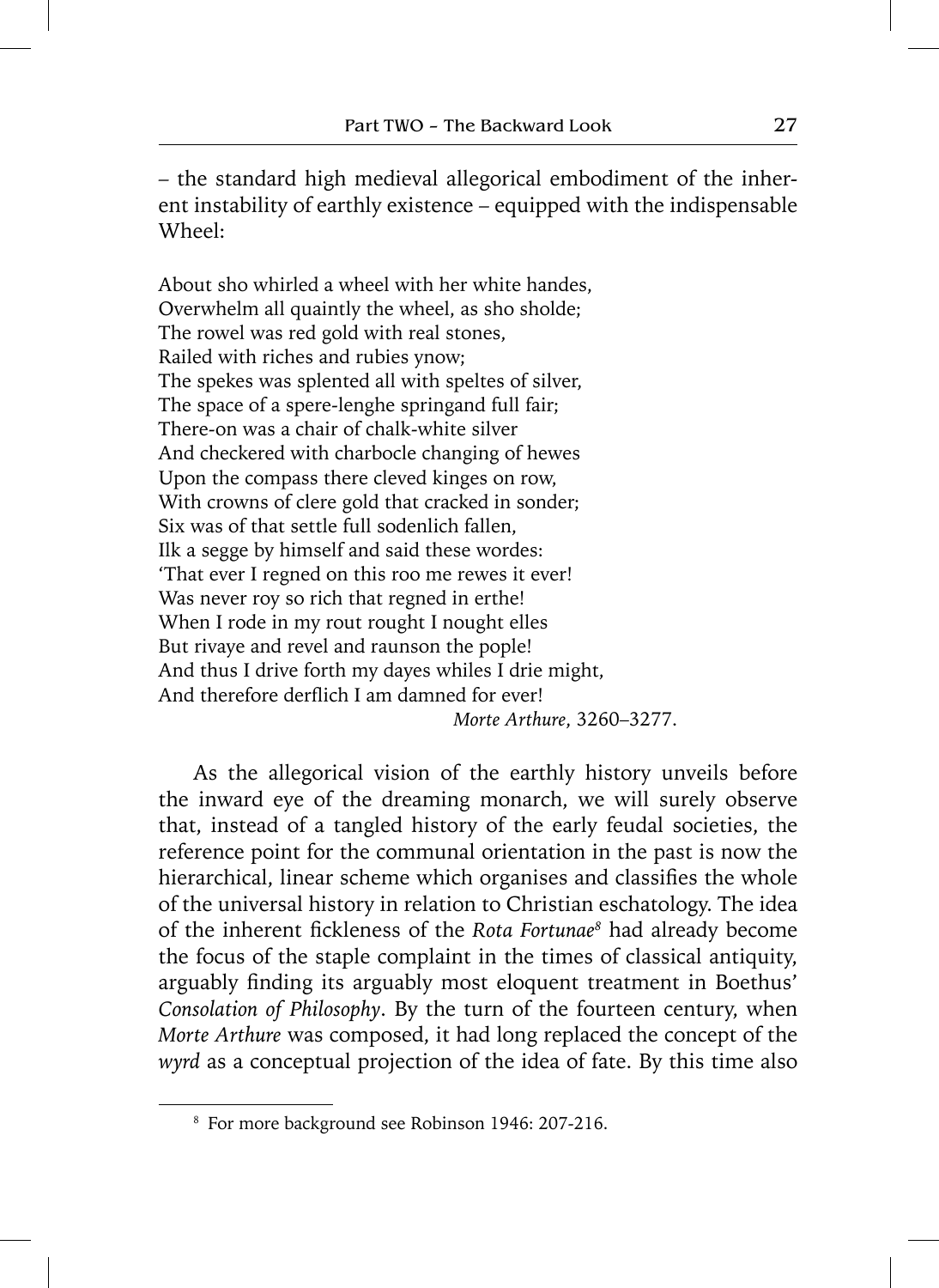the supposed instability of the sublunary world becomes the specifically local consequence of the original sin while the seemingly erratic meanders of history are not yet incorporated into a meaningful pattern of the universal eschatological scheme. As all normative patterns had during the period been treated as indicative of the underlying order of the whole of Creation and were consequently eagerly sought after, it will come as no surprise that the apparently senseless reality of the inherent instability of earthly power structures may be nevertheless related to a pattern which reinforces the idea of an eschatological progress of history and this is found, in *Morte Arthure,* in the idea of the Nine Worthies.9 The greatly popular contemporaneous scheme, which sought to normalise the whole of the medieval historical perspective into a traditionally threefold pattern, superimposes a design of harmony and proportion upon the universal history and consequently links the past, the present and the future into a linear sequence, the ultimate significance of which may be only fully perceived from a vantage point located outside the progression of time. Against this perspective, the sense of individual heroism consists in contributing to the Providential design for the progress of history, which provides the final context for whatever the individual performs in the interest and honour of his household, his kingdom, his overlord or his friends. In this way the Providential role that has been bestowed upon King Arthur is to stand beside Charlemagne and Godfrey of Bouillon to provide the Christian triad of chivalric exemplars to complete the progress of earthly history, which contributes to the fulfilment and ultimate vindication of the Divine scheme for mankind. Thus, although the transitory nature of the individual achievement of Hector, Judas Maccabeus, or King Arthur remains the inescapable consequence of the wound the Creation received in the garden of Eden, the personal valour and heroism still finds its lasting significance and meaning as a minute contribution to the grand eschatological plan. It is then against this context that Arthur's impending tragic fall is to be seen as heroic and his story is a fit matter for a heroic narrative:

<sup>9</sup> For more on the background see Huizinga 1922: 72.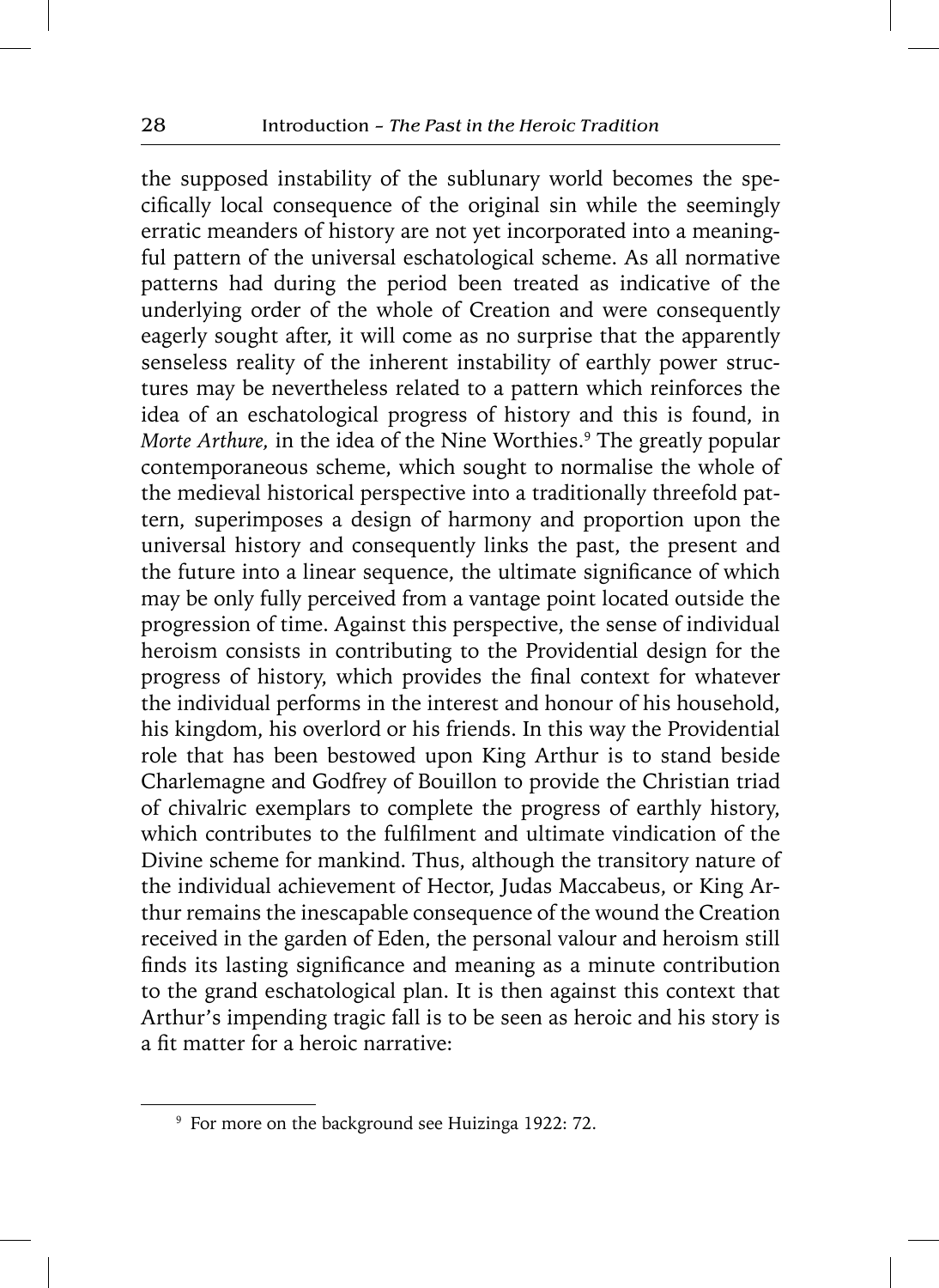For-thy Fortune thee fetches to fulfill the number, Als ninde of the noblest named in erthe; This shall in romaunce be redde with real knightes, Reckoned and renownd with riotous kinges, And deemed on Doomesday for deedes of armes, For the doughtiest that ever was dwelland in erthe; So many clerkes and kinges shall carp of your deedes And keep your conquestes in cronicle for ever.  *Morte Arthure,* 3438-3445.

The one vital circumstance which becomes apparent on the examination of the two major examples of the medieval heroic narrative which stand, respectively, at the beginning and the end of the progress of the medieval literate culture as it has descended to us, is the continued presence and relevance of the idea of the tradition of the past to the contemporaneous genres within which the heroic mode was expressed. It may be observed here how the momentous ideological shift in the way the idea of the past was conceptualised which medieval culture had undergone in between the composition of *Beowulf* and *Morte Arthure* did nothing to obliterate, or lessen, the strong and intimate link which the medieval heroic literary tradition possessed with the concept of the past, and of history, as a reference point for the immediate narrative and the basic texture of the given work's poetics. Hence the continued presence of the narrative motif where the grandeur of the heroic action is enhanced by the suspension of the dramatic progress of the basic plot and the protagonist may take time to pause and confront the reflection of their present situation against the context of whatever may be gauged compatible with the communal experience of the past.

It will take no particular discernment to relate this narrative motif to a specific scene in *The Lord of the Rings*. Having separated from Faramir, Frodo and Sam follow the path of their desperate quest aimed at the Mount of Doom in the depths of Mordor – a path that will take them presently to the lair of Shelob and the fortress of Cirith Ungol. Taking advantage of a rare moment of respite from the trials and tribulations of the quest, Sam Gamgee diverts his much battered companion with an extended reflection on the role and place of their present quest in the long and tangled history of Middle-earth: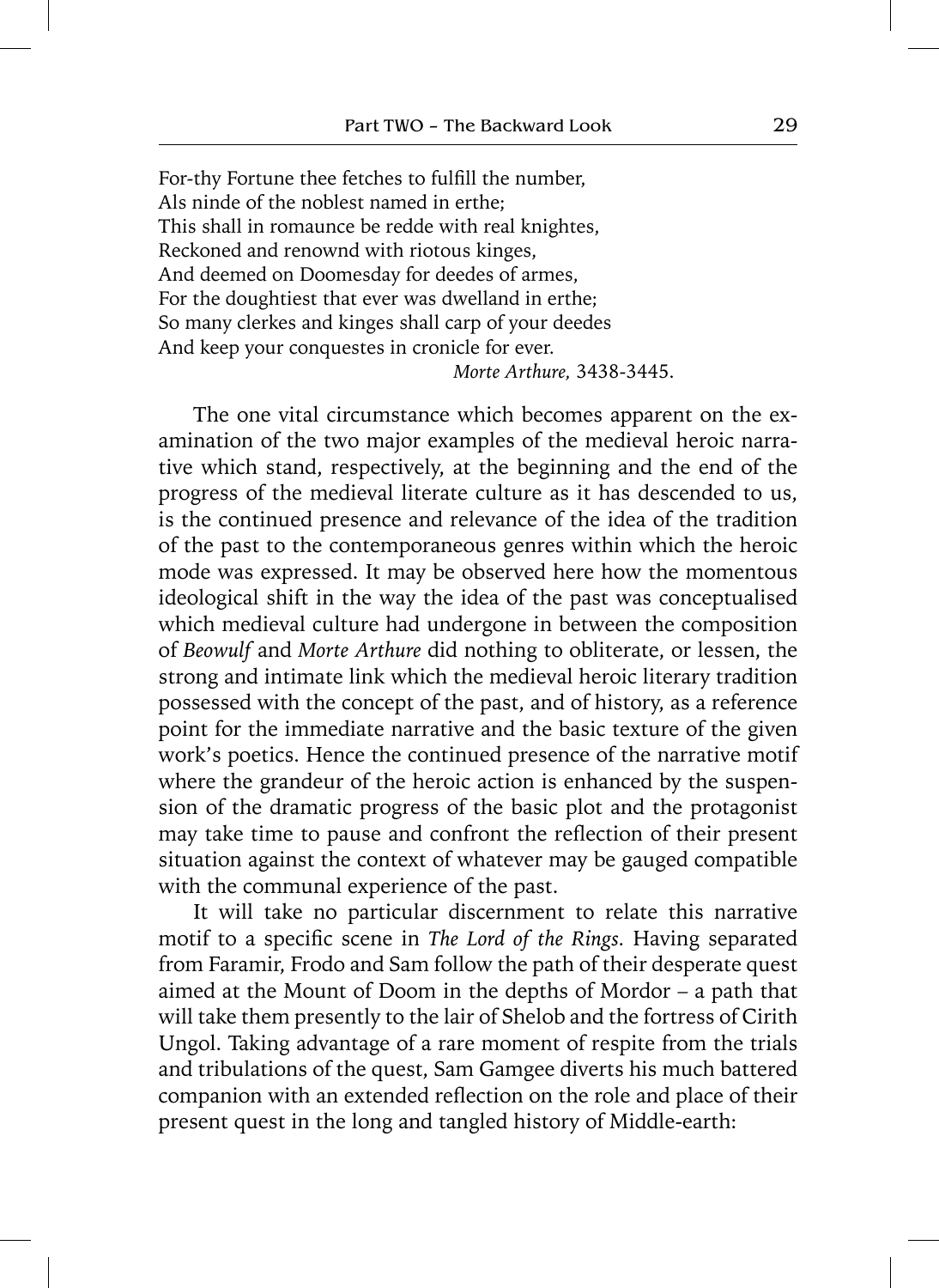'Yes, that's so,' said Sam. 'And we shouldn't be here at all, if we'd known more about it before we started. But I suppose it's often that way. The brave things in the old tales and songs, Mr. Frodo: adventures, as I used to call them. I used to think that they were things the wonderful folk of the stories went out and looked for, because they wanted them, because they were exciting and life was a bit dull, a kind of a sport, as you might say. But that's not the way of it with the tales that really mattered, or the ones that stay in the mind. Folk seem to have been just landed in them, usually – their paths were laid that way, as you put it. But I expect they had lots of chances, like us, of turning back, only they didn't. And if they had, we shouldn't know, because they'd have been forgotten. We hear about those as just went on – and not all to a good end, mind you; at least not to what folk inside a story and not outside it call a good end.

{…}

Beren now, he never thought he was going to get that Silmaril from the Iron Crown in Thangorodrim, and yet he did, and that was a worse place and a blacker danger than ours. But that's a long tale, of course, and goes on past the happiness and into grief and beyond it – and the Silmaril went on and came to Eärendil. And why, sir, I never thought of that before! We've got – you've got some of the light of it in that star-glass that the Lady gave you! Why, to think of it, we're in the same tale still! It's going on. Don't the great tales never end?'

'No, they never end as tales,' said Frodo. 'But the people in them come, and go when their part's ended. Our part will end later – or sooner.'

*Two Towers*, 931-32.

The frame of the secondary world in which the story operates extends here in time as well as in space and its most vital purpose is to resurrect and reinterpret the textual and the ideological aura which the sense of contact with the past once conjured up in texts belonging to the heroic literary tradition. The whole idea is here to create a viable frame of reference to arrive at a tangible and intimate sense of a context with the telescoped heritage of a heroic part whereby history rolls back until it loses itself in myth in its ascent towards the core values which provide the meaning and the sense of purpose to the civilisation and culture one is born to be part of. The sense of individual achievement is clearly perceived here as ultimately crystallized beyond individual experience. Its final value will be arrived at in its communal perception, whereby it will be juxtaposed against the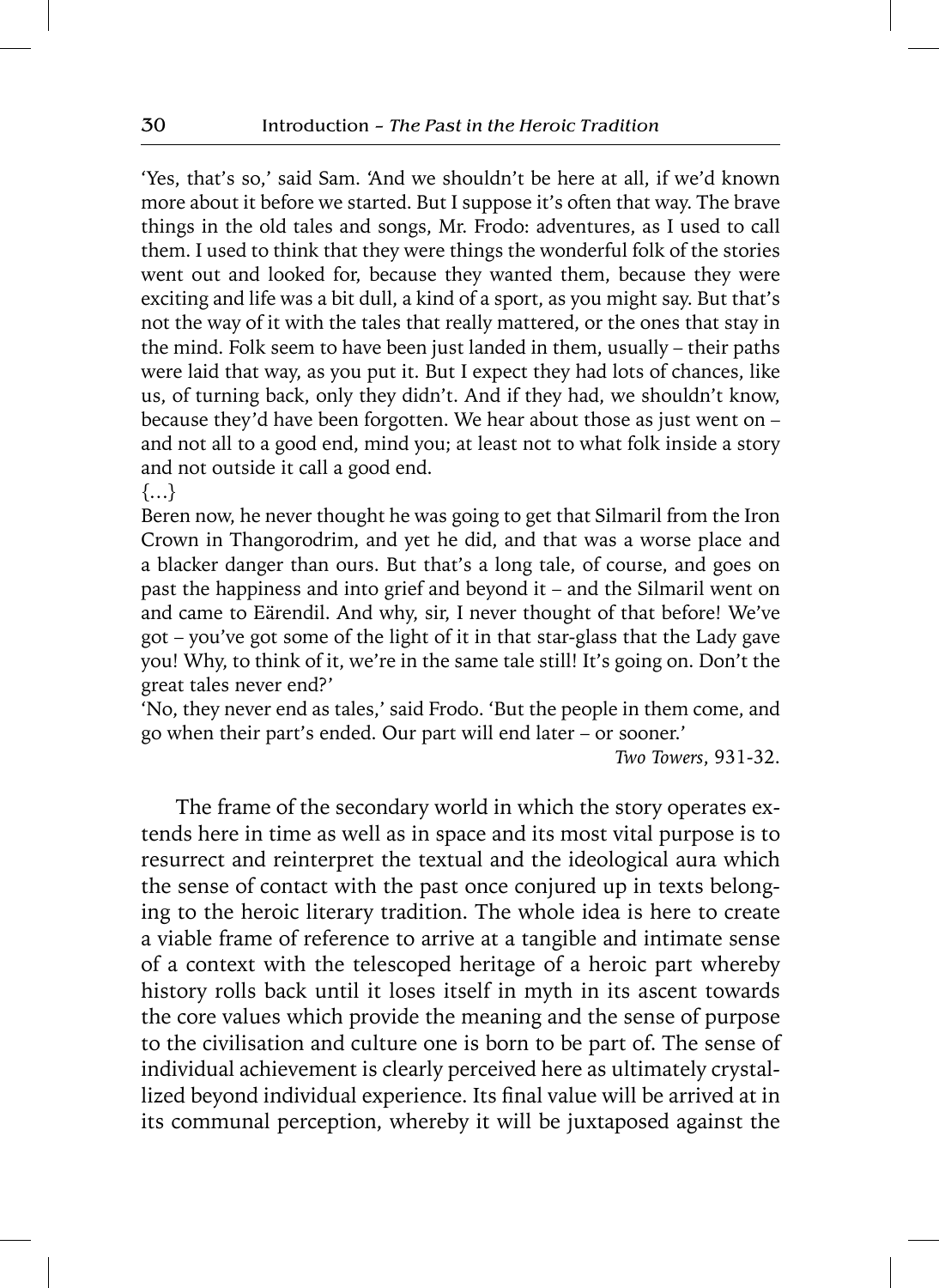bulk of the received tradition which interprets and conserves historical legacy in the form of conventionalised narratives, the function of which is to abstract the ethical import of the individual exertions of valour with which the heroes of the past seek to measure themselves against the dramatic demands of their historical time.10

Indeed one of the pivotal functions of the narrative frame of the secondary world is to provide the audience with a universally accessible template of a heroic past whose validity is never compromised in a conflicting multiplicity of divergent, or discontinued, traditions. In this way the model of the secondary world offers an escape from the ideological and ethical entanglements of modern experience within which the multiplicity of approaches towards the idea of historical heritage customarily renders a subjectivized and relativized vision of the past, shorn of the grandeur of an unquestioned heroic achievement which would reverberate across the telescoped perception of history which the record of the present time bequeaths to future generations.

Hence it might be said that, in Tolkien, the secondary world frame is designed to rejuvenate and revitalise the narrative patterns by means of which the myth abstracts core values out of the experience of history. It is then at the level of these core ethical values that the only point of contact is achieved between the ontologically autonomous secondary world and the primary reality within which its audience is submerged. It is the close compatibility of these values which bestows the final justification of validity upon the fictional secondary world narrative, as it constitutes proof of the underlying unified source of all Creation.

In the Tolkienian narrative model, the unquestioned veracity of the unified historical record, helped to a significant degree by the presence of an immortal species whose cultural continuity exceeds anything encountered in the primary reality, serves thus to anchor the individual achievement against the assured reference point provided by the communal experience of the past. The past thus becomes the mirror in which the present may find itself reflected and evaluated

<sup>&</sup>lt;sup>10</sup> Compare also the complimentary argument in Amendt-Raduege 2018: 113-115.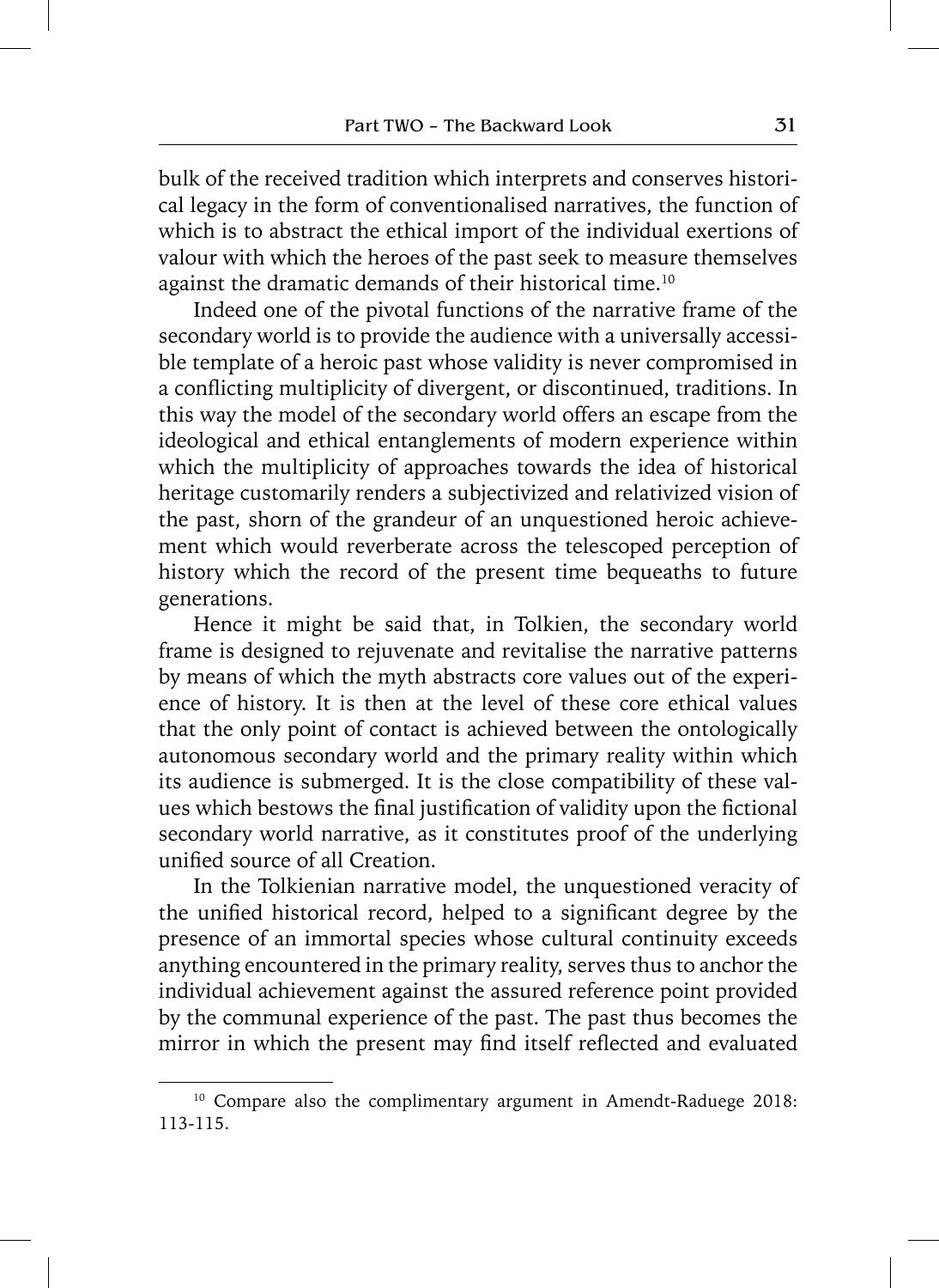and the narrative model where the fictional reality is constructed as an autonomous secondary world is but a new mode for the expression of this underlying relationship.

Yet the sense of the past immanent in the fully immersive secondary world model may also become a vehicle for conveying at once the grandeur and the hopelessness of the individual tragedy through recourse to the telescoping presence of the past. It is this sense of echoing doom that lies behind the incarnation of the same narrative motif in George R. R. Martin's *A Song of Ice and Fire.* Here we encounter Robb Stark, the doomed King in the North, whose fate it becomes to lead a desperate mutiny of a renegade northern province of the feudal kingdom as it spreads across the continent of Westeros which lies at the heart of Martin's secondary world. As this unexpected role is thrust upon the young nobleman exerting his capabilities beyond his years and experience, Robb Stark begins to enjoy success beyond all expectations before becoming entangled in a calculated game of feudal power politics in the wake of his misjudged, impulsive marriage. In an attempt to regain the loyalty of a notoriously fickle, and unsettlingly powerful, vassal house which has taken offence at his breaking of a marriage agreement, the young king heads for the Frey stronghold of the Twins for the celebrations of the nuptials of his maternal uncle, Lord Edmure Tully, which are meant to appease the proud Lord Walder Frey, the head of the house.

Before Robb Stark dies in a treacherous plot arranged for the occasion by Lord Frey as part of a shrewd and calculated intrigue concocted for political gain, he stops on his way, which takes him through the plains of the Riverlands in the company of his mother, at a weathered tomb containing the remains of a ruler of an ancient kingdom of the race of the First Men, who once inhabited Westeros:

They reached Oldstones after eight more days of steady rain, and made their camp upon the hill overlooking the Blue Fork, within a ruined stronghold of the ancient river kings. Its foundations remained amongst the weeds to show where the walls and keeps had stood, but the local smallfolk had long ago made off with most of the stones to raise their barns and septs and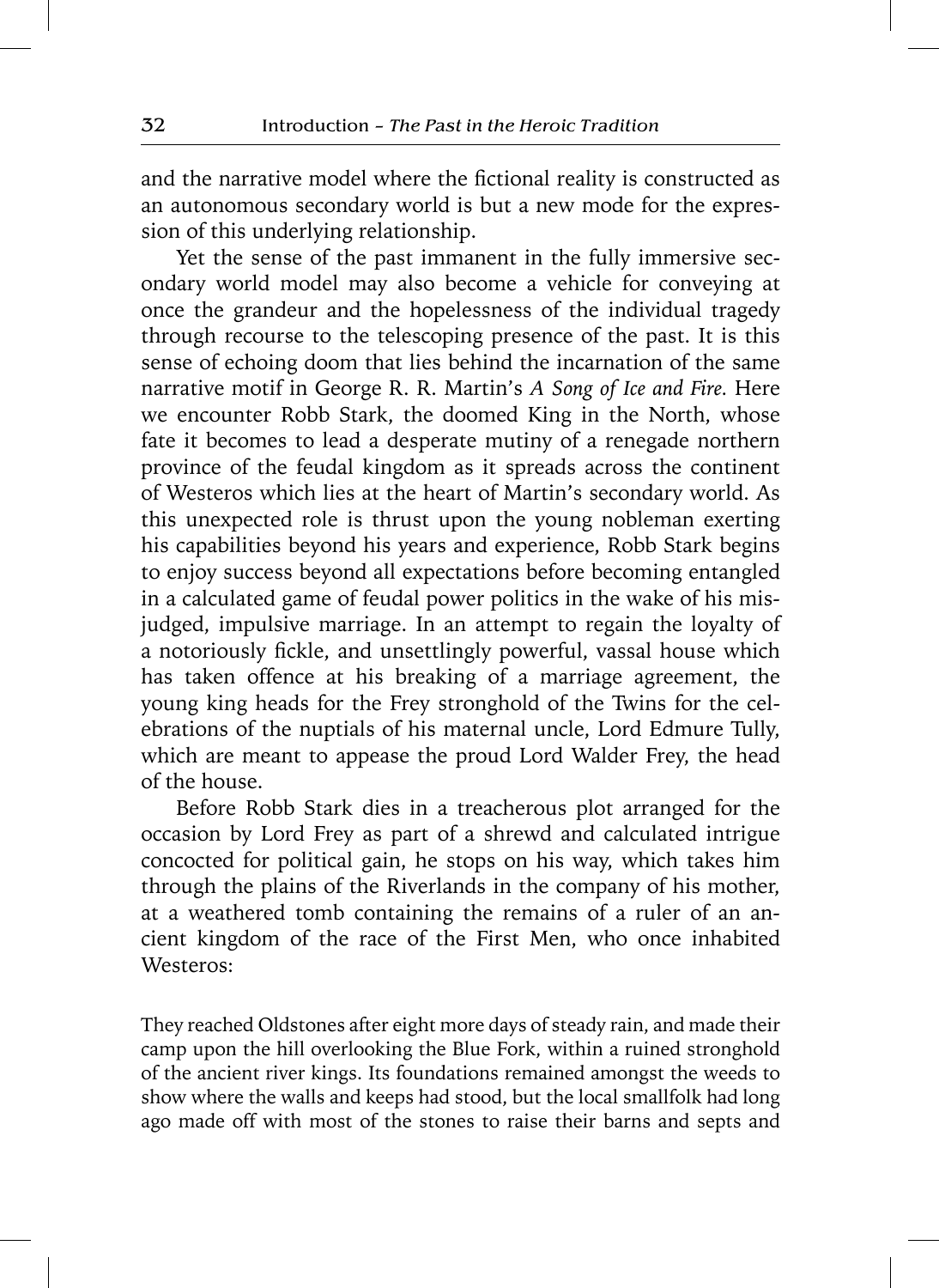holdfasts. Yet in the center of what once would have been the castle's yard, a great carved sepulcher still rested, half hidden in waist-high brown grass amongst a stand of ash.

The lid of the sepulcher had been carved into a likeness of the man whose bones lay beneath, but the rain and the wind had done their work. The king had worn a beard, they could see, but otherwise his face was smooth and featureless, with only vague suggestions of a mouth, a nose, eyes, and the crown about the temples. His hands folded over the shaft of a stone warhammer that lay upon his chest. Once the warhammer would have been carved with runes that told its name and history, but all that the centuries had worn away. The stone itself was cracked and crumbling at the comers, discolored here and there by spreading white splotches of lichen, while wild roses crept up over the king's feet almost to his chest.

It was there that Catelyn found Robb, standing somber in the gathering dusk with only Grey Wind beside him. The rain had stopped for once, and he was bareheaded. "Does this castle have a name?" he asked quietly, when she came up to him.

"Oldstones, all the smallfolk called it when I was a girl, but no doubt it had some other name when it was still a hall of kings." She had camped here once with her father, on their way to Seagard. Petyr was with us too...

"There's a song," he remembered. "'Jenny of Oldstones, with the flowers in her hair. "'

"We're all just songs in the end. If we are lucky." She had played at being Jenny that day, had even wound flowers in her hair. And Petyr had pretended to be her Prince of Dragonflies. Catelyn could not have been more than twelve, Petyr just a boy.

"Here lies Tristifer, the Fourth of His Name, King of the Rivers and the Hills." Her father had told her his story once. "He ruled from the Trident to the Neck, thousands of years before Jenny and her prince, in the days when the kingdoms of the First Men were falling one after the other before the onslaught of the Andals. The Hammer of justice, they called him. He fought a hundred battles and won nine-and-ninety, or so the singers say, and when he raised this castle it was the strongest in Westeros." She put a hand on her son's shoulder. "He died in his hundredth battle, when seven Andal kings joined forces against him. The fifth Tristifer was not his equal, and soon the kingdom was lost, and then the castle, and last of all the line. With Tristifer the Fifth died House Mudd, that had ruled the riverlands for a thousand years before the Andals came."

*A Storm of Swords*, II, 60-61.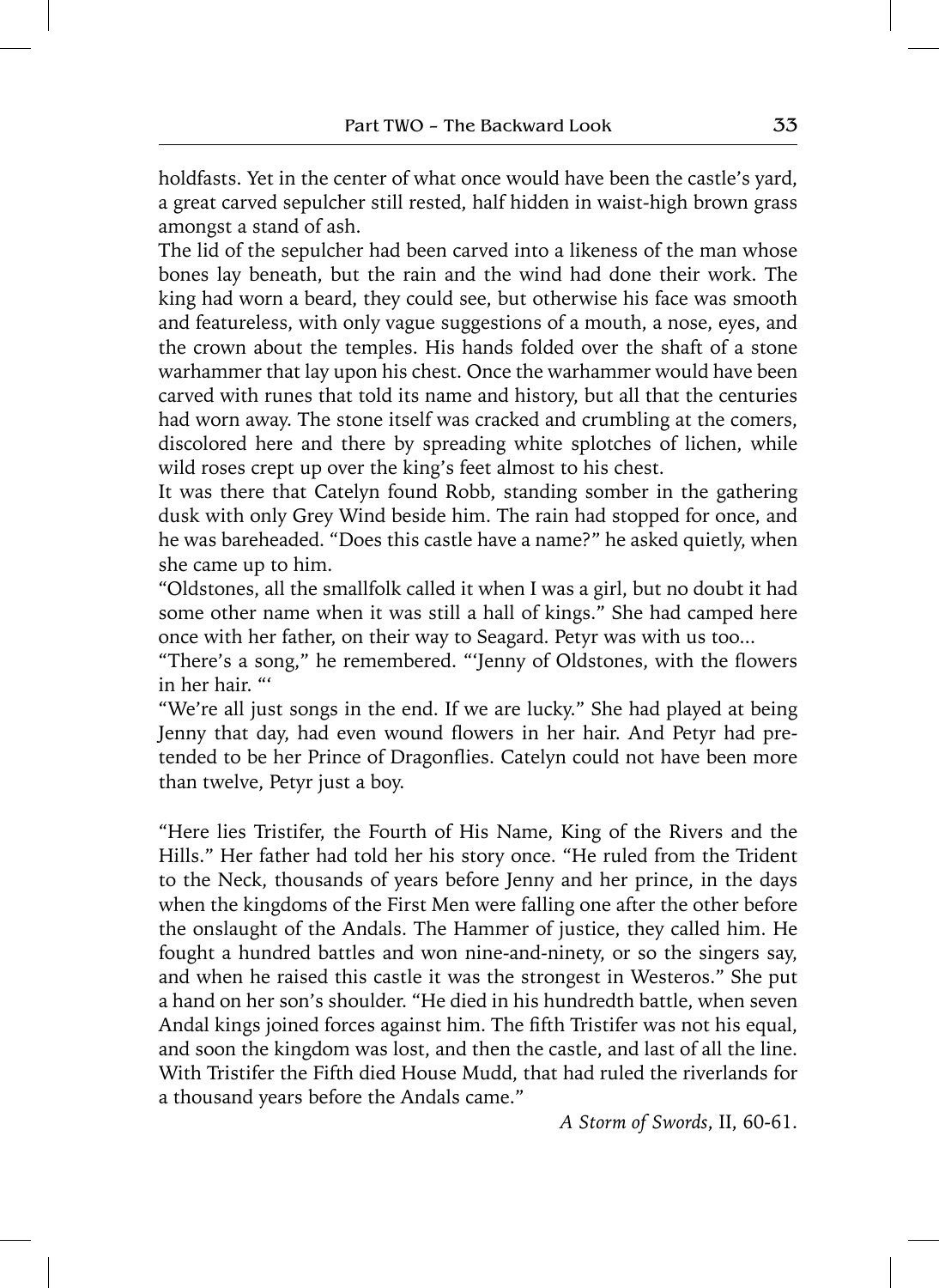Again the moment of the hero's reflection which pits him against the context of history and the past comes against the backdrop of impending doom. But the momentary suspension of the dramatic course of events allows here for no uplifting of spirit by the reassuring touch of the Providential frame of history. The young hero confronts here a vision of the past which seems to convey a message of inherent futility of any noble endeavour with a place in the communal memory being a transient and inessentially inadequate compensation for the yawning gap of personal tragedy which is thrust on some by the currents and turns of history. The story of the forgotten King Tristifer in fact mirrors closely the one of King Robb himself as the death of the King of the North will also spell an end to the attempts of the rebellious province at political emancipation and ushers in a long period of hardship and servitude. This link is further reinforced by the fact that the Starks are the only baronial house in Westeros that descends from the race of the First Men. Thus, in Martin's secondary world, no objective Providential frame saves the grandeur of the heroic endeavours of the past from the processes of gradual decay which are as much a part of the life of various human communities as the erosion of the runes on the tombstone of King Tristifer which render then incomprehensible are an unavoidable circumstance in the operation of the elements of nature. In this context, the prospect of "becoming a song" constitutes a meagre gratification for the tragic fate met in the heroic struggle of life and the suffering incumbent upon it. Within this scheme, the heroes of the past become ultimately crushed by the mechanism akin to the operation of Fortune's merciless Wheel, but they find no place in normative patterns streamlining the historical context into one ideologically unified global order.

Yet, the past is still here the mirror which provides the ultimate context against which the characters' heroic exertions will be pondered on and judged. In this internally focalised text, it becomes the audience's part to be invested with the role of the receptacle for communal memory and thus it is still against the context of the late King Tristifer the Fourth that Robb Stark's own tragic end will be construed. The sense of the past is here encoded in the repetitiveness of historical tragedy and in this it seems to echo the desperate thoughts of Shakespeare's Richard II, uttered in his final soliloquy: